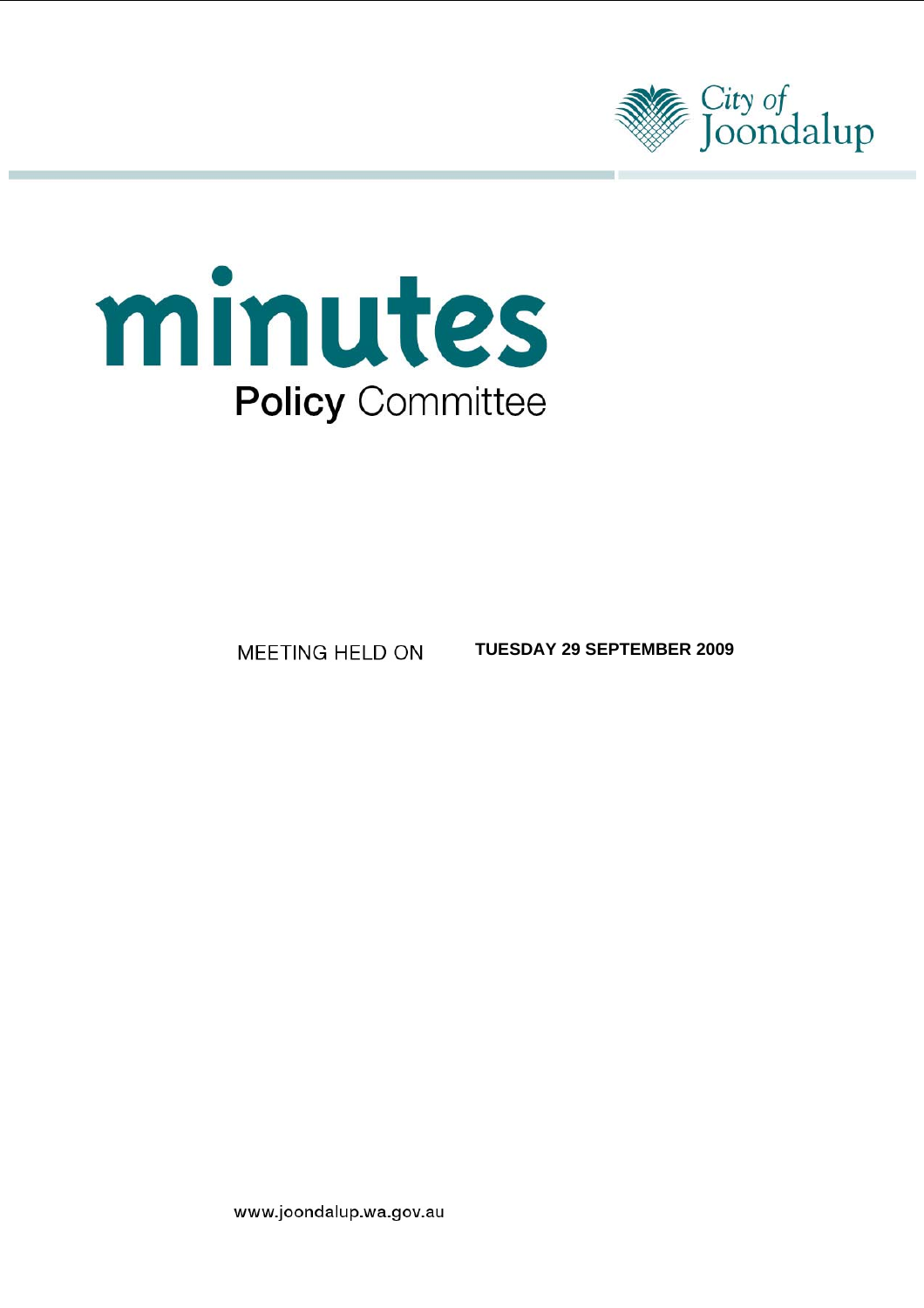# **TABLE OF CONTENTS**

| <b>Item No</b>    | <b>Title</b>                                                                                          | Page No |  |
|-------------------|-------------------------------------------------------------------------------------------------------|---------|--|
|                   | <b>Declaration of Opening</b>                                                                         | 3       |  |
|                   | Apologies/Leave of absence                                                                            | 3       |  |
|                   | <b>Confirmation of Minutes</b>                                                                        | 3       |  |
|                   | Announcements by the Presiding Person without discussion                                              | 4       |  |
|                   | <b>Declarations of Interest</b>                                                                       | 4       |  |
|                   | Identification of matters for which the meeting may sit behind<br>closed doors                        |         |  |
|                   | Petitions and deputations                                                                             | 4       |  |
|                   | Reports                                                                                               |         |  |
| Item 1            | Policy Review - Alfresco Activities - Report on Submissions                                           |         |  |
| Item <sub>2</sub> | <b>Draft Signs Policy</b>                                                                             |         |  |
| Item <sub>3</sub> | Policy - Notification of Approved Commercial<br>Draft<br>Development - Report on Submissions          | 15/23   |  |
| Item 4            | Public Participation Policy 1.2 - Review                                                              |         |  |
| Item <sub>3</sub> | - Notification<br>Commercial<br>Draft<br>Policy<br>of Approved<br>Development - Report on Submissions | 23/15   |  |
| Item <sub>5</sub> | Policy 7-20 - Hire of Community Facilities and Venues                                                 | 26      |  |
|                   | Motions of which previous notice has been given                                                       | 32      |  |
|                   | Requests for Reports for future consideration                                                         | 32      |  |
|                   | Closure                                                                                               | 32      |  |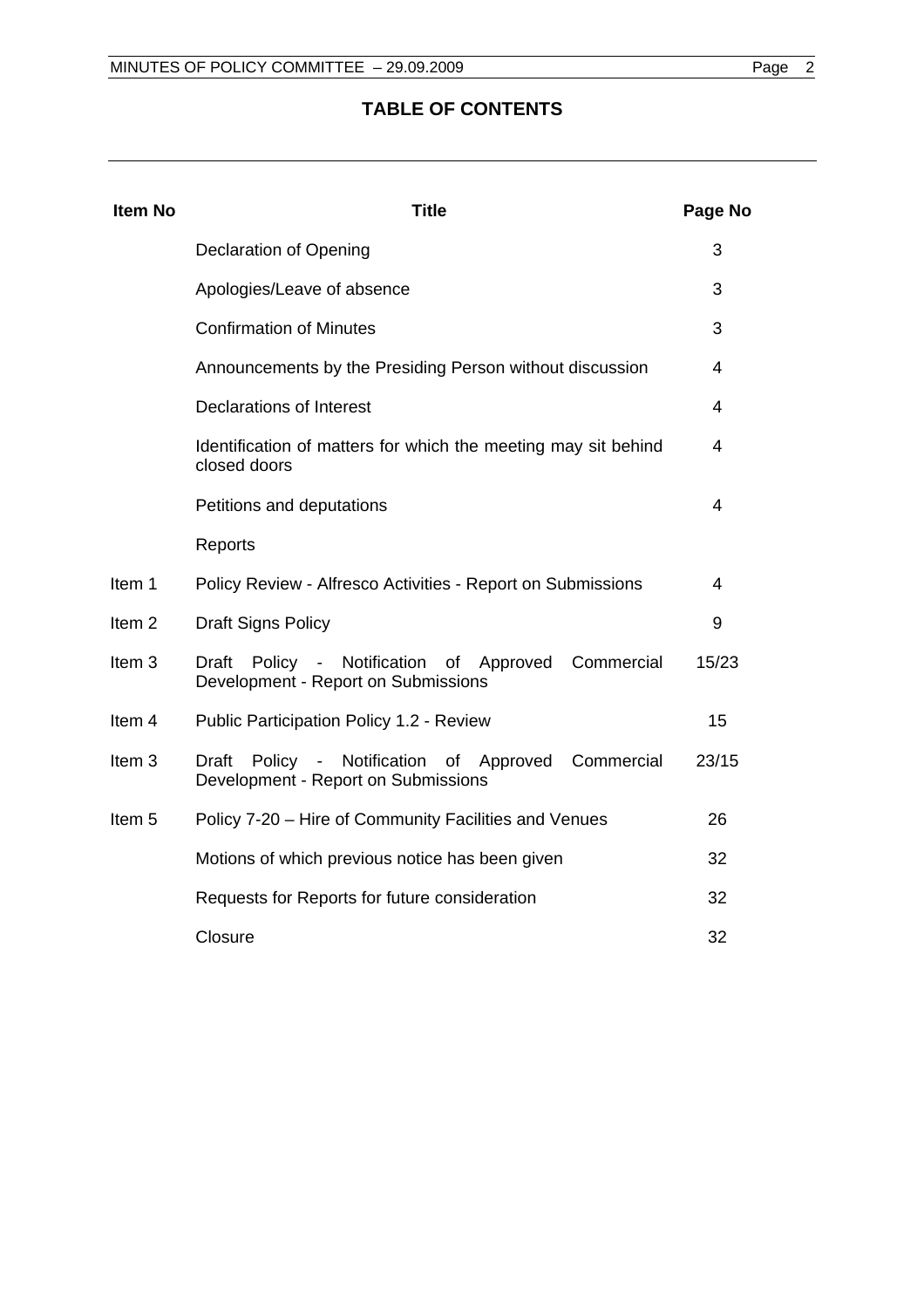# **CITY OF JOONDALUP**

# <span id="page-2-0"></span>**MINUTES OF THE POLICY COMMITTEE MEETING HELD IN CONFERENCE ROOM 2, JOONDALUP CIVIC CENTRE, BOAS AVENUE, JOONDALUP ON TUESDAY, 29 SEPTEMBER 2009**

# **ATTENDANCE**

#### **Committee Members:**

| Cr Kerry Hollywood | <b>Presiding Person</b>        |
|--------------------|--------------------------------|
| Cr Trona Young     | <b>Deputy Presiding Person</b> |
| Mayor Troy Pickard |                                |
| Cr Mike Norman     |                                |

# **Officers:**

| Mr Garry Hunt                      | <b>Chief Executive Officer</b>                                                       | Absent from 1812 hrs to 1816<br>hrs; 1842 hrs to 1844 hrs; and<br>from 1910 hrs to 1915 hrs |
|------------------------------------|--------------------------------------------------------------------------------------|---------------------------------------------------------------------------------------------|
| Mr Jamie Parry                     | Director, Governance and Strategy                                                    | Absent from 1942 hrs to 1844<br>hrs and from 1925 hrs to 1927<br>hrs                        |
| Mr Clayton Higham                  | Acting Director, Planning and<br>Development                                         |                                                                                             |
| Mr Gavin Taylor                    | Manager, Leisure and Cultural Services                                               |                                                                                             |
| Mr Rob Farley                      | Manager, Planning Approvals and<br><b>Environmental Services</b>                     | to $1917$ hrs                                                                               |
| Mrs Lesley Taylor<br>Ms Anne Purdy | <b>Acting Administrative Services Coordinator</b><br><b>Administrative Secretary</b> |                                                                                             |

#### **Observer:**

Cr Geoff Amphlett

# **DECLARATION OF OPENING**

The Presiding Person declared the meeting open at 1810 hrs.

# **APOLOGIES/LEAVE OF ABSENCE**

Apology: Cr Fiona Diaz

#### **CONFIRMATION OF MINUTES**

#### MINUTES OF THE POLICY COMMITTEE HELD ON 4 JUNE 2009

**MOVED Mayor Pickard, SECONDED Cr Young that the minutes of the meeting of the Policy Committee held on 4 June 2009 be confirmed as a true and correct record.** 

# The Motion was Put and **CARRIED** (4/0)

**In favour of the Motion:** Crs Hollywood, Norman and Young, Mayor Pickard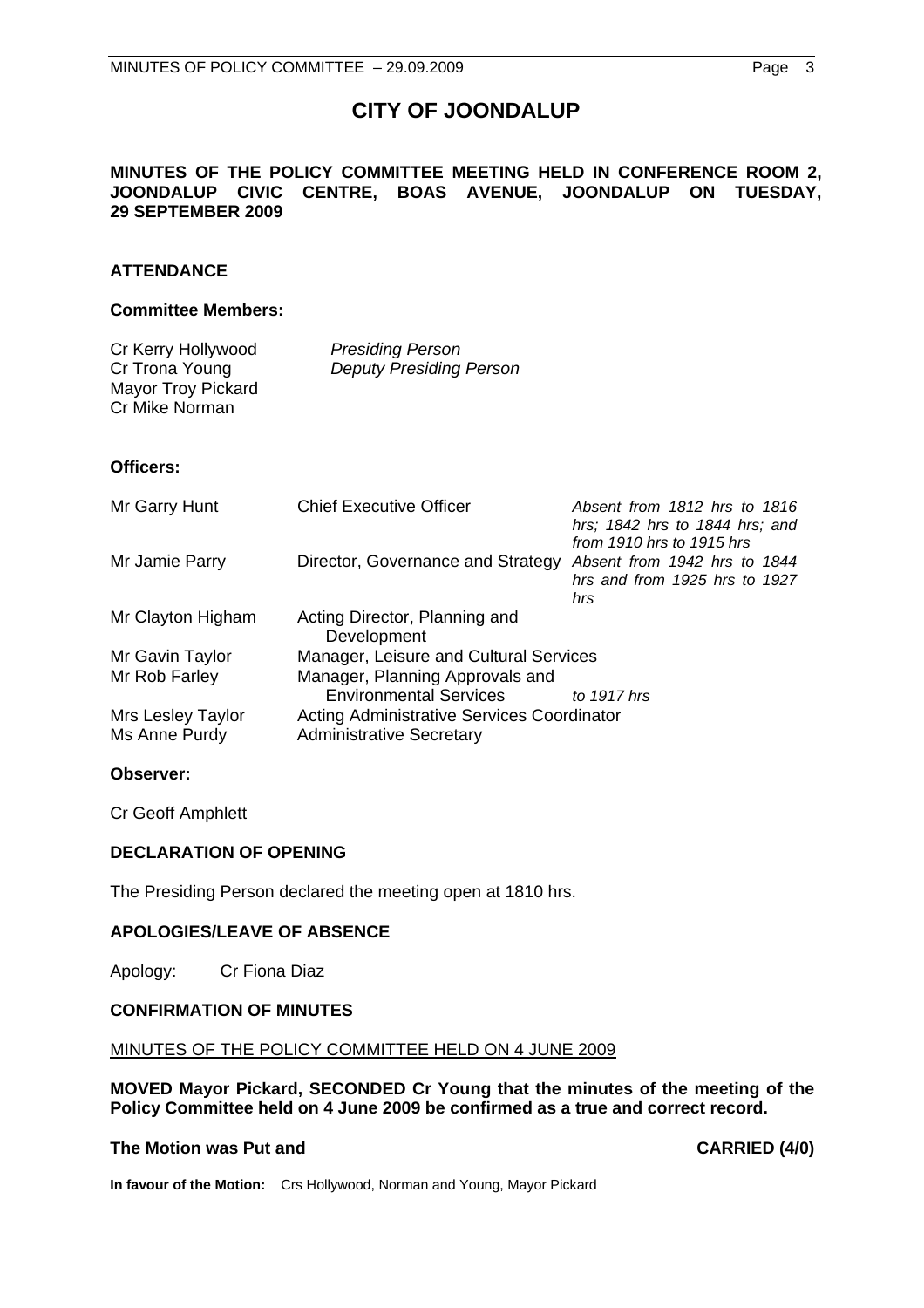# <span id="page-3-0"></span>**ANNOUNCEMENTS BY THE PRESIDING PERSON WITHOUT DISCUSSION**

Nil.

# **DECLARATIONS OF INTEREST**

Nil.

# **IDENTIFICATION OF MATTERS FOR WHICH THE MEETING MAY SIT BEHIND CLOSED DOORS**

Nil.

# **PETITIONS AND DEPUTATIONS**

Nil.

# **ITEM 1 POLICY REVIEW - ALFRESCO ACTIVITIES REPORT ON SUBMISSIONS**

**WARD:** All

| <b>RESPONSIBLE</b> | Mr. Clayton Higham                |
|--------------------|-----------------------------------|
| <b>DIRECTOR:</b>   | Planning and Development (Acting) |

**FILE NUMBER:** 03366

| <b>ATTACHMENTS:</b> | Attachment 1: | <b>Alfresco Activities Policy</b> |
|---------------------|---------------|-----------------------------------|
|                     | Attachment 2: | Summary of submissions            |

#### **PURPOSE**

The purpose of this report is for the Policy Committee to consider all submissions and proceed with a recommendation to Council to adopt the revised Policy – Alfresco Activities.

#### **EXECUTIVE SUMMARY**

The Policy Committee, at its meeting held on 4 June 2009, was presented with the revised and modified Alfresco Activities Policy. Subsequently, Council at its meeting held on 16 June 2009 resolved as follows:

- *"(a) In accordance with Clause 8.11 of the City of Joondalup's District Planning Scheme No 2, ADVERTISES the draft City Policy 7-5 – Alfresco Activities, as shown in Attachment 5 to Report CJ123-06/09;*
- *(b) NOTES that, if adopted, the new alfresco activities policy would be applied to existing alfresco activities upon renewal of planning approval, or within 24 months of the adoption of the new policy, whichever is the longer period."*

The draft policy was advertised for comment for a period of 30 days, in which time 16 submissions were received.

It is recommended that the Policy Committee supports the adoption of Policy 7-5 Alfresco Activities.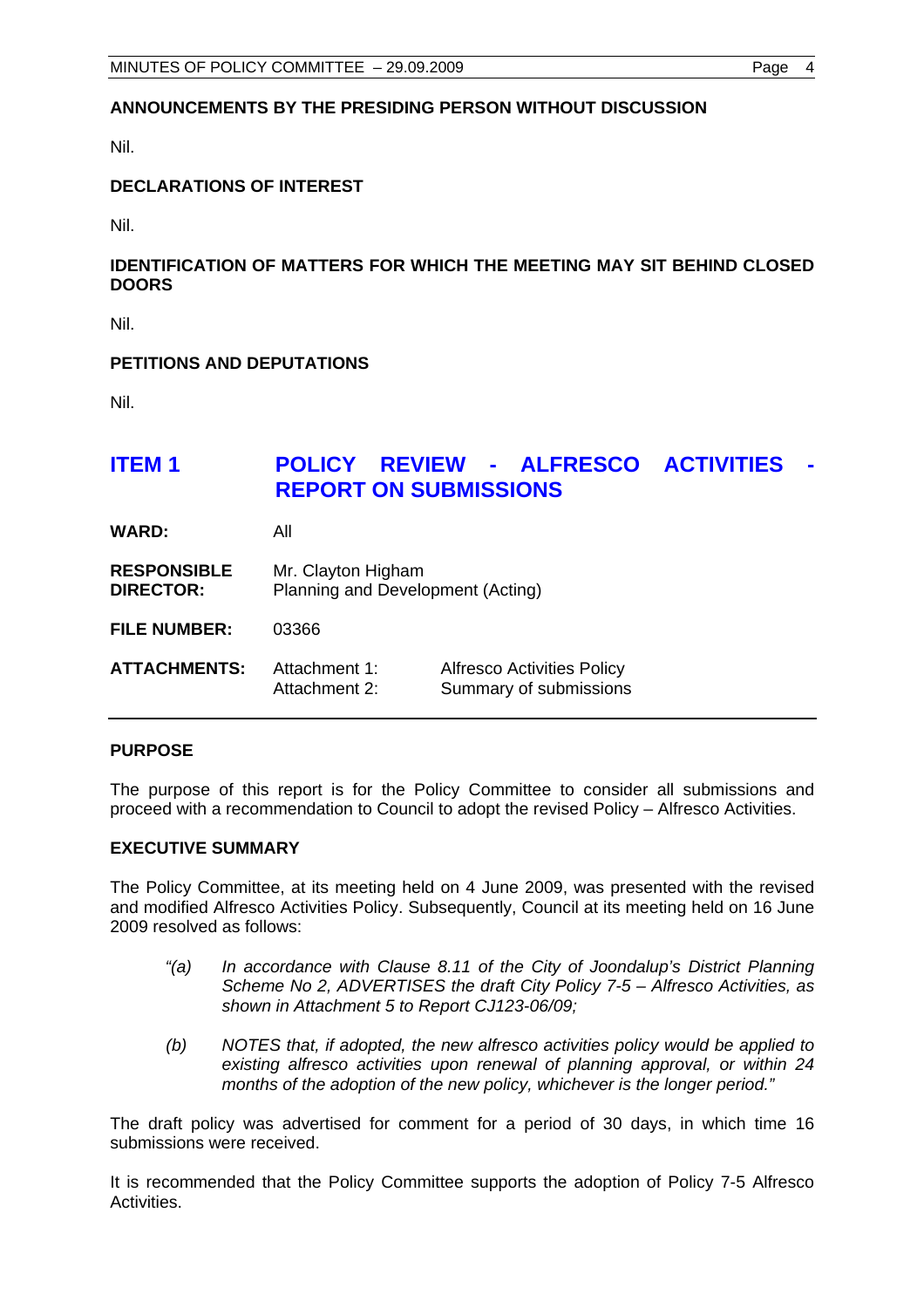# **BACKGROUND**

In September 2008 a review of the Policy 7-5 Alfresco Activities was initiated to give consideration to the uniform location of alfresco activities within the footpath for the Joondalup City Centre. It was considered that the current practice to locate alfresco activities beneath awnings was not in keeping with the objective of providing pedestrians with a continuous sheltered path of travel throughout the City Centre. As such a review was undertaken to establish an appropriate location for alfresco dining in a relative uniform manner throughout the City Centre.

As part of this review a number of other aspects of alfresco activity development were examined and various policy modifications were presented to the Policy Committee at its meeting held on 15 December 2008. Modifications included:

- A standard location for alfresco activities was suggested which reserved a pedestrian path abutting a building so pedestrians can utilise protection from awnings. This aligns alfresco activities, in the majority of locations beside the road or on-street parking. A small buffer zone is required for safety and comfort reasons.
- Attaching café blinds to awnings is not permitted.
- Erecting of permanent shade structures is only permitted on verges with a width of 5.0 metres of more.

The Policy was referred back for further development and additional modifications were presented to the Policy Committee at its meeting held on 4 June 2009. Additional matters for inclusion in the revised policy were:

- Plastic chairs and tables are not permitted
- Permanent fences will not be permitted
- Café blinds may be erected on shade structures (with the exception of awnings), however must be visually permeable and retracted outside of business hours.
- Provision of planter boxes (to be provided at cost to the City) to define alfresco activity areas.
- Introduction of fees for the use of public land. Not to come into effect until 1 July 2010.

Council resolved at its meeting on 16 June 2009 to advertise the policy for 30 days.

# **DETAILS**

The draft policy is contained in attachment 1 of this report.

#### **Issues and options considered:**

The options available to the Policy Committee are to:

- Recommend that the Council adopts as final, amended Policy 7-5 Alfresco Activities (as resolved by the Council at its June 2009 meeting).
- Recommend that the Council retains Policy 7-5 Alfresco Activities, without modification.
- Recommend that the Council adopts Policy 7-5 Alfresco Activities, as final, with modifications.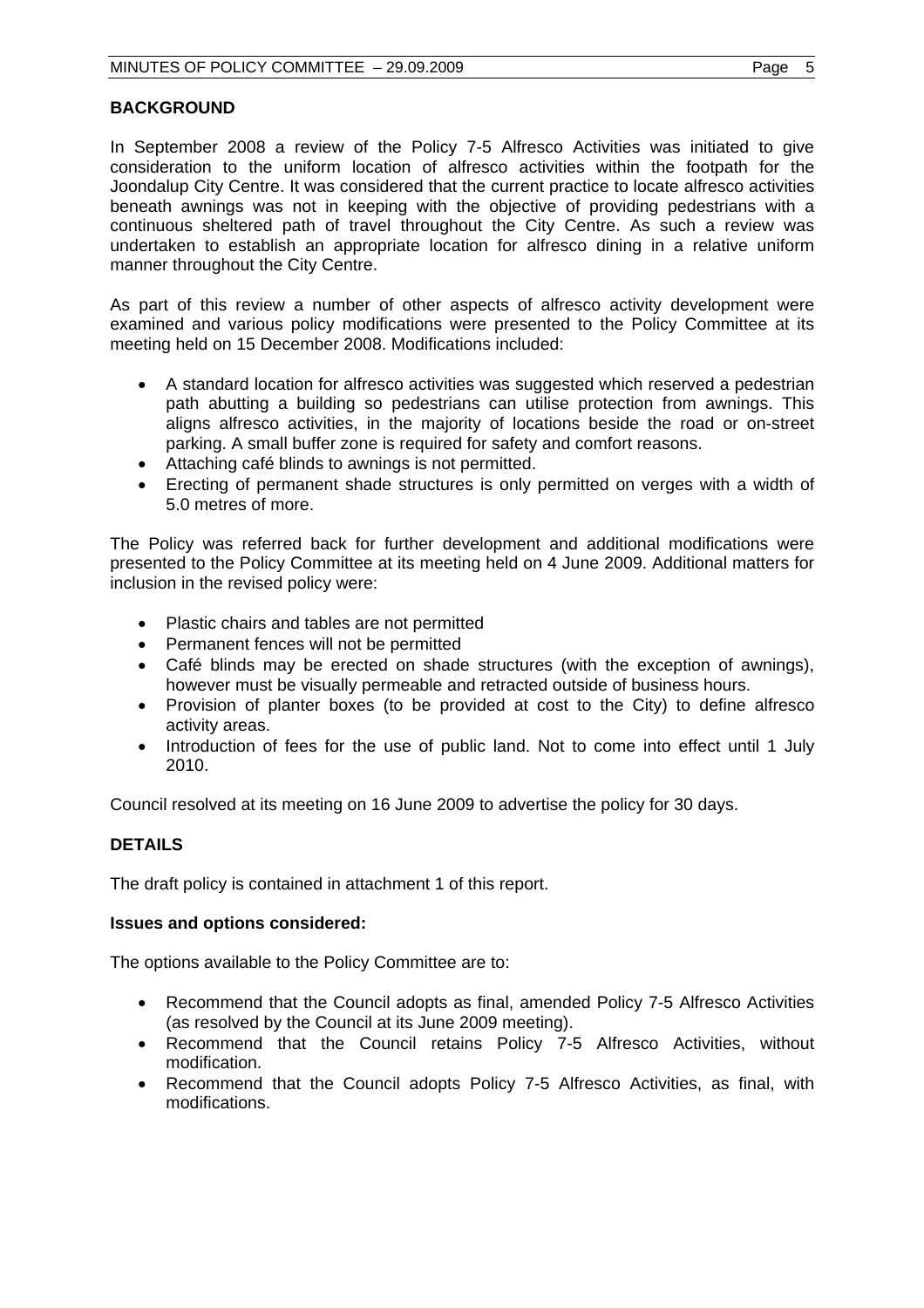# **Legislation/Strategic Plan/Policy Implications**

| Legislation           | Clause 8.11 of the City of Joondalup District Planning Scheme No 2<br>enables Council to prepare, amend and add to local planning policies that<br>relate to any planning and development matter within the Scheme area. |
|-----------------------|--------------------------------------------------------------------------------------------------------------------------------------------------------------------------------------------------------------------------|
| <b>Strategic Plan</b> |                                                                                                                                                                                                                          |
| Key Focus Area:       | <b>Economic Prosperity and Growth</b>                                                                                                                                                                                    |
| Objective:            | 3.1 – To encourage the development of the Joondalup CBD.                                                                                                                                                                 |
| Key Focus Area:       | The Built Environment                                                                                                                                                                                                    |
| Objective:            | 4.1 – To ensure high quality urban design within the City.                                                                                                                                                               |
| <b>Policy</b>         | This policy will replace the existing Policy 7-5 Alfresco Activities.                                                                                                                                                    |

# **Risk Management considerations:**

Not Applicable.

# **Financial/Budget Implications:**

The policy modifications incorporate additional fees for the use of public land which the City will receive. The City will on the other hand need to provide planter boxes to delineate alfresco activity areas. This cost can be recouped from the fees incurred from the 'use of public land' charges.

#### **Regional Significance:**

Not Applicable.

# **Sustainability implications:**

Not Applicable.

#### **Consultation:**

The Draft Policy was advertised for comment for a period 30 days closing on 3 August 2009. Advertising was undertaken by way of a notice published in the local newspaper, as well as on the City's website. A total of 16 submissions were received during this period comprising 15 objections and 1 support (refer attachment 2).

# **COMMENT**

#### Consideration of Submissions

A total of 16 submissions were received regarding the draft Alfresco Activities Policy consisting of 1 submission of support and 15 objections. The majority of objections received were from patrons of Kulcha Café, Boas Avenue, Joondalup, that raised concerns relating to the impact on this business. One objection was also received from The Butty Bar, Davidson Terrace, Joondalup, for similar reasons. A summary of submissions are contained in Attachment 2 of this report. The main concerns raised were categorised as follows: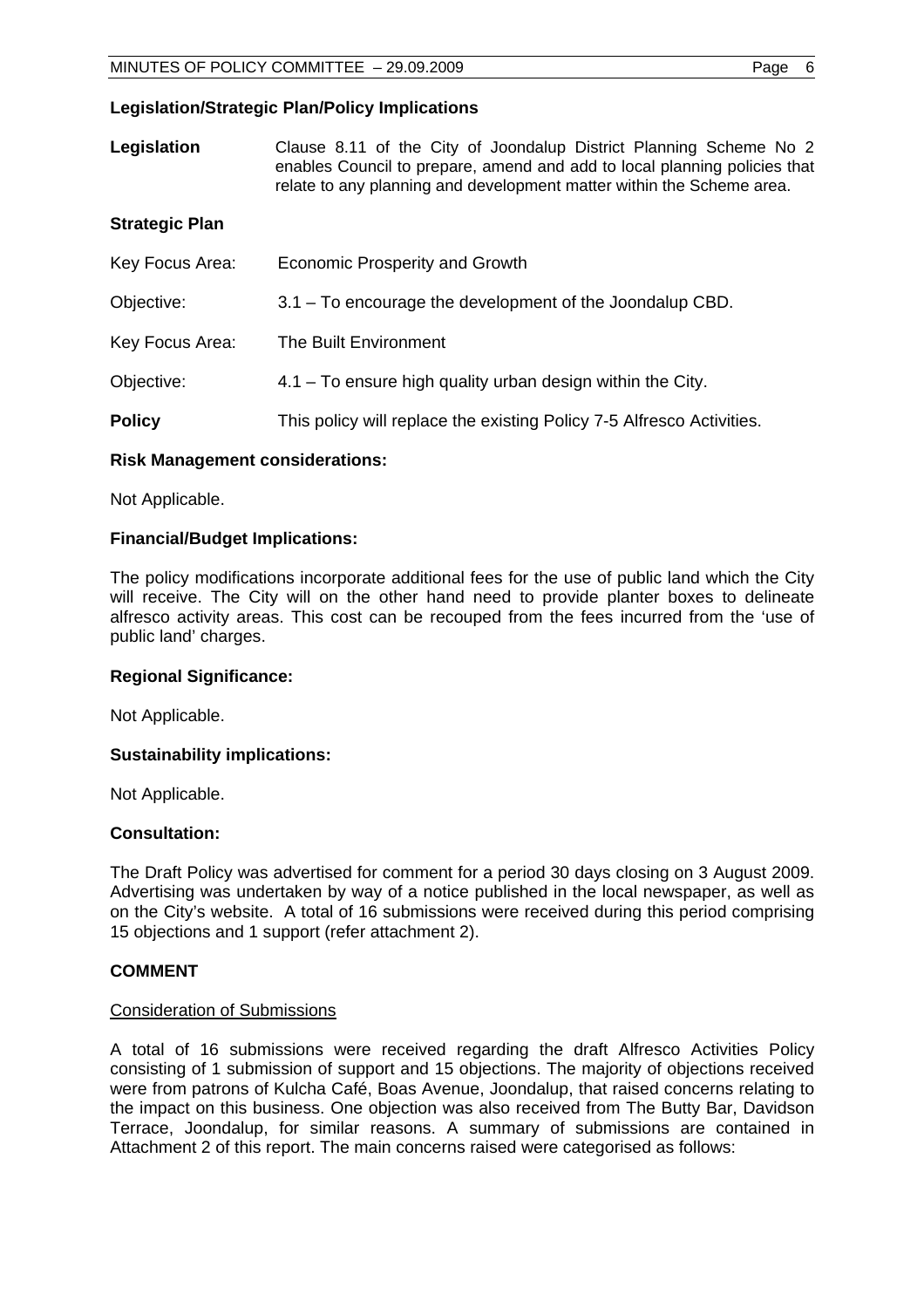# *Safety:*

In most instances the draft policy prescribes a format for verge activities whereby a clear pedestrian path abuts the building and alfresco dining will be located adjacent to the road or on-street parking. This has a multitude of benefits including the ability for pedestrians to benefit from shelter provided by awnings and for people with impaired vision to utilise the adjoining building alignment for orientation. The majority of objections relating to the proposed roadside alfresco location were due to concerns for diners' safety which may deter customers.

The proposed layout will bring alfresco diners, in some locations closer to traffic than at present. Whilst this may be perceived to increase safety risks a number of measures have been taken to minimise such concerns.

The prescribed layout accounts for a buffer distance (kerbside zone) between diners and the road/on-street parking of 0.5-1.5 metres depending on the location. These buffer zones are intended to minimised safety risks and provide comfort to diners by separating traffic from alfresco activities. In addition, this buffer zone will act as a pedestrian refuge for informal street crossing and where applicable accommodate for opening of car doors. Furthermore the City's provision of planter boxes to delineate alfresco areas will act as a barrier and provide additional protection from traffic. The proposed alfresco layout will bring diners closer to the kerb which may have other benefits including the capacity to influence driving behaviour and deter speeding.

The policy has been drafted such that, where necessary, conditions may be imposed on an approval to require the provision of formal bollards for safety reasons. This will generally apply to alfresco areas adjoining traffic speeds of 70km/hr or more. Alternatively consideration may be given to another alfresco location.

#### *Impact on dining experience:*

A number of submissions were received that expressed concerns that the proposed draft policy would detach alfresco activities from the main building which would be less attractive to diners. Further to this, proposed changes would result in more exposure to the elements, be it sun, wind, rain, cold or heat.

The proposed alfresco layout has proven popular in locations such as parts of Oxford Street Leederville, Rokeby Road Subiaco, Murray and Hay Streets Perth and Market Street Fremantle. The proposed alfresco dining layout for Central Walk does however differ from the typical format of pedestrian malls in central Perth as the generous width of these malls (16-25 metres) provides the opportunity for multiple pedestrian zones. No objections were received with relation to the proposed Central Walk alfresco layout. Whilst the draft policy removes the opportunity for alfresco activities in many (but not all) locations to be sited beneath awnings, enclosed by café blinds attached to these awnings, it does not preclude the provision of temporary shade structures such as umbrellas. It is important to note that alfresco dining by its definition is open-air dining and as such is exposed to the elements. Alfresco dining therefore favours 'fine' weather, and use of such an area may not be desirable in times of inclement weather. The idea that an approved alfresco activity licence provides businesses with the right to operate year round at any cost or detriment to the streetscape is not correct.

#### *Impacts on businesses:*

A number of comments were received relating to the management implications the draft policy imposes on existing businesses. These difficulties were namely the inconvenience or risk to staff serving diners whilst navigating passing pedestrians, loss of business due to a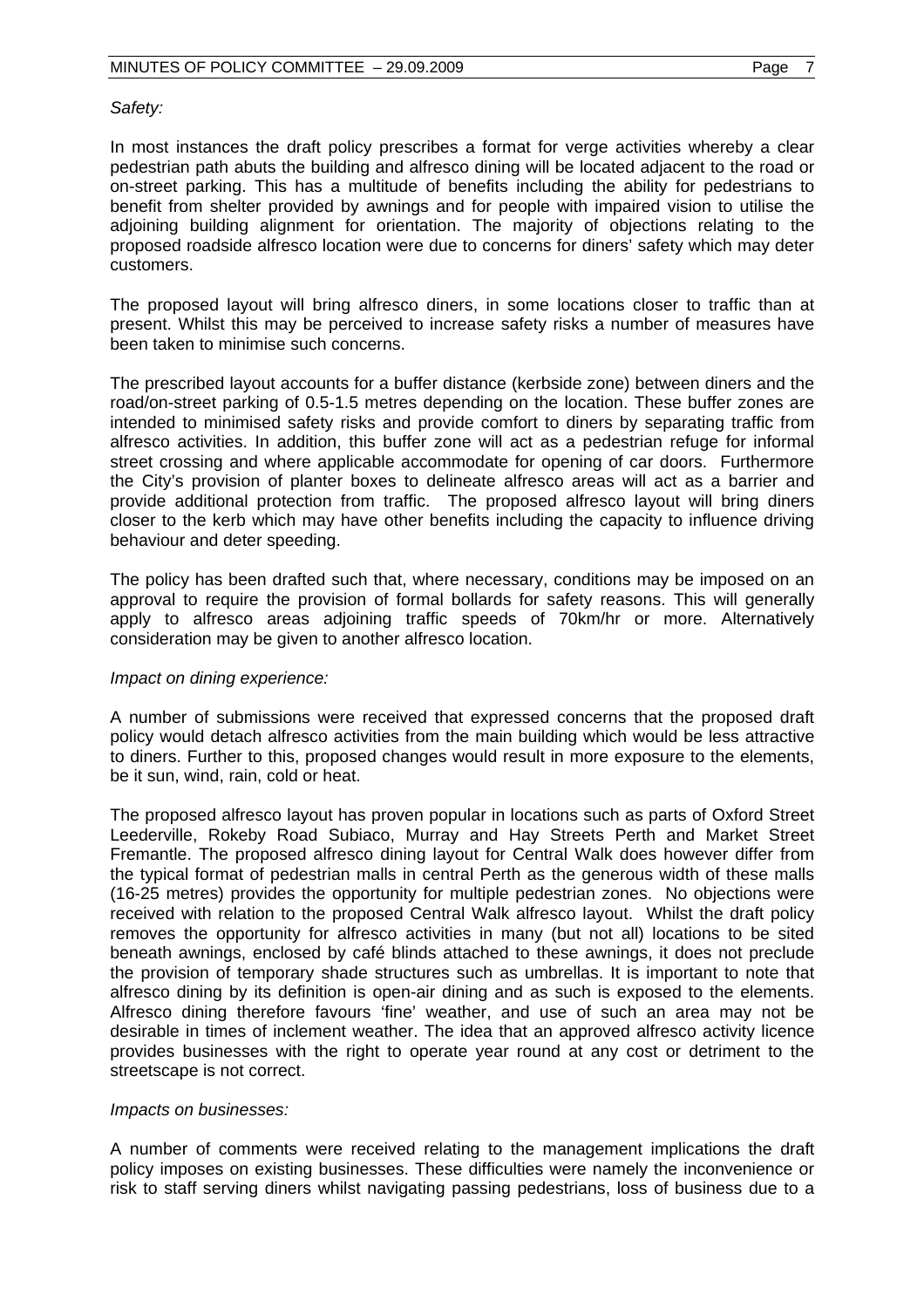lesser appeal or ability to accommodate patrons in times of inclement weather and additional operation costs due to higher fees.

As noted previously the proposed alfresco layout has proven popular in places such as Fremantle. In these other locations there are greater rates of foot traffic and verges are narrow. Whilst servicing diners in these locations may be inconvenient, it is certainly possible and proven successful.

It is acknowledged that the proposed changes may result in a lesser ability to operate alfresco dining year-round, however this is generally the case in any instance. It is not the intent of alfresco dining to permit year-round dining. The ability to increase patronage may be possible through the provision of temporary shelters and gas heating; such structures will be considered on case by case basis as part of an application.

The implementation of fees for the use of public land is a practice common to many local authorities. Furthermore the proposed fee, likely to be in the order of \$60 per square metre is considered quite reasonable when compared with income returns, land rents and fees imposed by other Councils. In exchange, the City will provide planter boxes to delineate approved areas, which will prevent operating outside of these areas, and provide greater amenity for diners and the street. The sum of all proposed changes in the draft policy will seek to create an attractive system of alfresco activities throughout the City which will benefit pedestrians, businesses and patrons.

# **Conclusion**

The Policy is considered to be appropriate for adoption as drafted.

# **VOTING REQUIREMENTS**

Simple Majority

**MOVED Cr Norman, SECONDED Cr Hollywood that the Policy Committee RECOMMENDS that Council, in accordance with Clause 8.11 of the City of Joondalup District Planning Scheme No. 2, ADOPTS Amended City Policy 7-5 – Alfresco Activities, as shown in Attachment 1 to this Report.** 

*CEO left the Room at 1812 hrs and returned at 1816 hrs.* 

**AMENDMENT MOVED Mayor Pickard, SECONDED Cr Norman that the following words be added after the words "to this Report."** 

 **…. subject to the following changes:** 

- **Initial charge to be \$30.00 per square metre per annum;**
- **Those premises with frontage to both Central Walk and Boas Avenue, to be permitted to have alfresco activities abutting the building along both frontages and located under the awning.**

# **The Amendment was Put and CARRIED (4/0) CARRIED (4/0)**

**In favour of the Amendment:** Crs Hollywood, Norman and Young, Mayor Pickard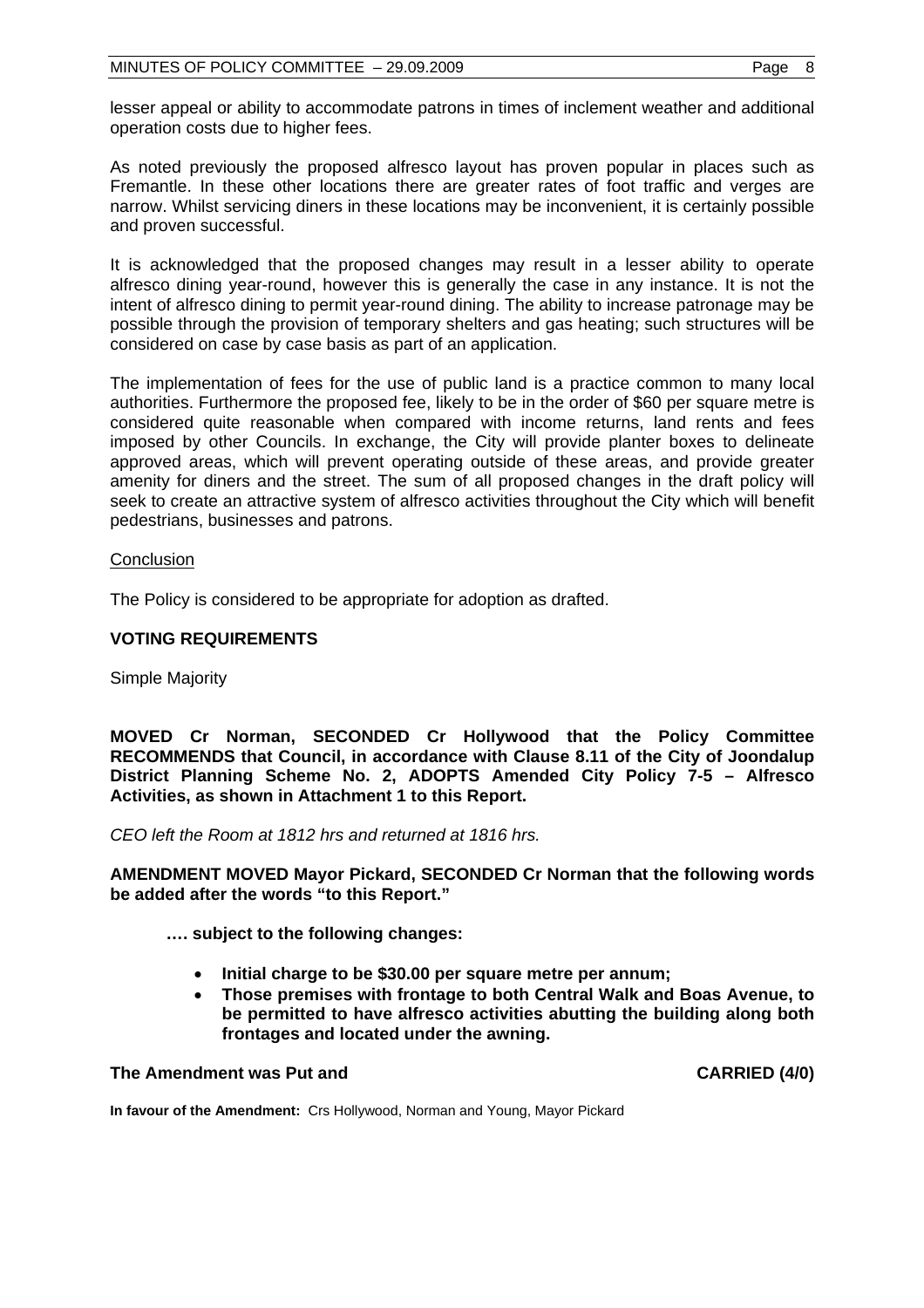<span id="page-8-0"></span>**The Original Motion as amended, being:** 

**That the Policy Committee RECOMMENDS that Council, in accordance with Clause 8.11 of the City of Joondalup District Planning Scheme No. 2, ADOPTS Amended City Policy 7-5 – Alfresco Activities, as shown in Attachment 1 to this Report, subject to the following changes:** 

- **Initial charge to be \$30.00 per square metre per annum;**
- **Those premises with frontage to both Central Walk and Boas Avenue, to be permitted to have alfresco activities abutting the building along both frontages and located under the awning.**

Was Put and **CARRIED** (4/0)

**In favour of the Motion:** Crs Hollywood, Norman and Young, Mayor Pickard

*Appendix 1 refers* 

*To access this attachment on electronic document, click here:<Attach1agn290909.pdf>*

# **ITEM 2 DRAFT SIGNS POLICY**

**WARD:** All

| <b>RESPONSIBLE</b> | Mr. Clayton Higham                |
|--------------------|-----------------------------------|
| <b>DIRECTOR:</b>   | Planning and Development (Acting) |

**FILE NUMBER:** 01907

**ATTACHMENTS:** Attachment 1: Draft Signs Policy 3-7 (as modified July 2009)

# **PURPOSE**

The purpose of this report is to provide a draft Signs Policy for consideration by the Policy Committee.

# **EXECUTIVE SUMMARY**

Planning applications as well as sign licences are required for signage within the City. There is currently no policy to guide the extent and location of various forms of signage within the City. Planning applications are assessed on the merits of the proposal.

A draft Signs Policy was prepared in late 2007 and advertised for comment in early 2008. As a result of submissions received during this advertising period the draft Policy was referred back for further development. A number of options to guide the control of signage throughout the City of Joondalup were referred to Policy Committee on 4 May 2009 for consideration. Council made the following resolution at its meeting held on 16 May 2009:

*"(a) NOTES the decision of the Policy Committee to amend the draft Council Policy 3-7 – Signs in accordance with Option 2, being different size of signage in different Zones, subject to:*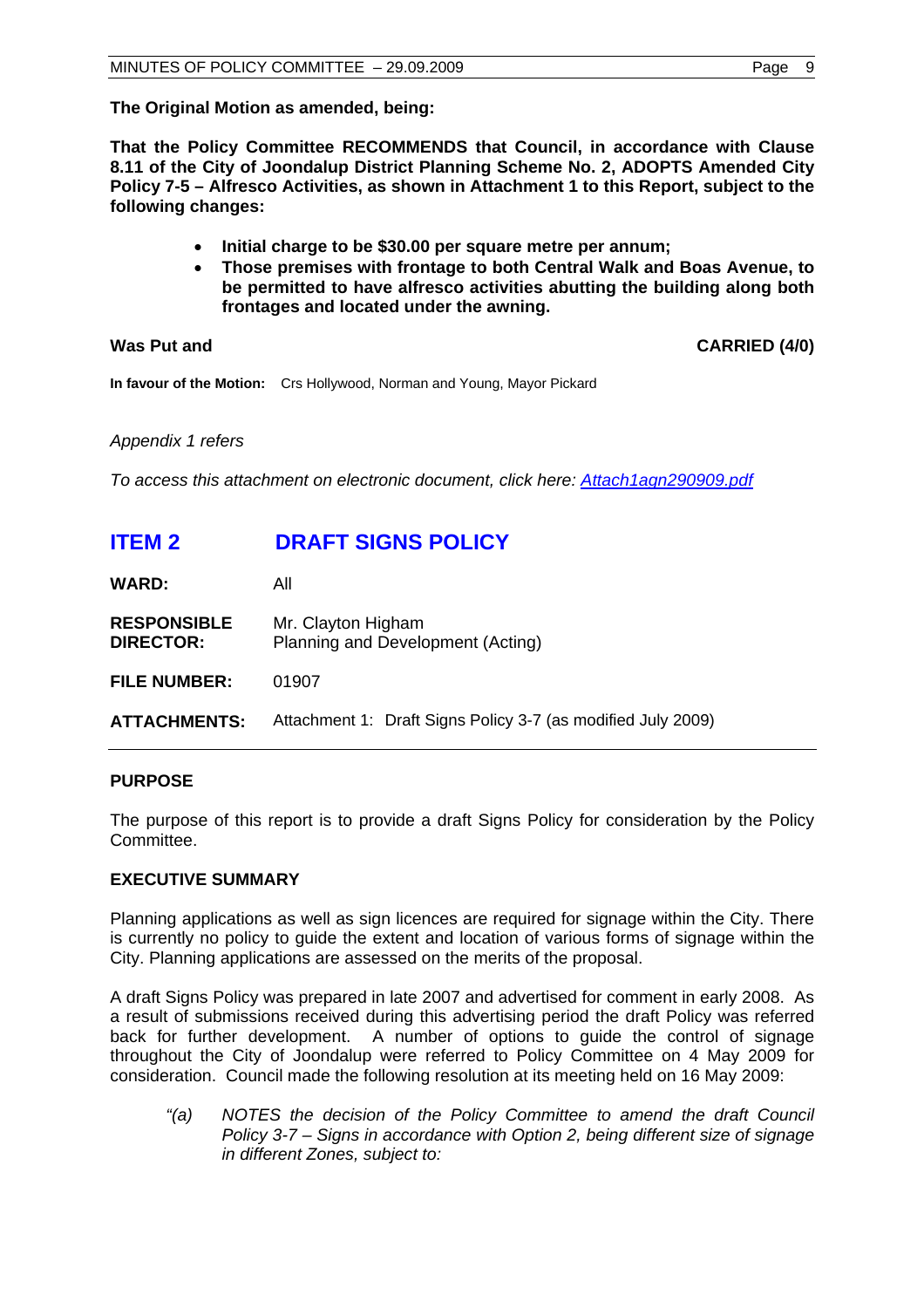- *A-Frame signs only permissible in service industrial zones;*
- *Signs occupying no more than 25% of the glazed area, and that the sign is to be permeable;*
- *(b) REQUESTS that a revised draft Council Policy 3-7 Signs be submitted to a future Policy Committee meeting;"*

The draft policy has been modified in accordance with the resolution of Council and forms attachment 1 of this Report.

# **BACKGROUND**

Signs are currently considered under the provisions of the City's Signs Local Law (1999), however, this focuses on safety and maintenance issues. Planning applications for signage are considered on the merits of the proposal and in accordance with the objectives of DPS2 relating to advertising signage.

On 28 August 2007 Council resolved that a report be prepared for the Policy Committee on business signage.

The Policy Committee considered an initial report at its meeting held on 8 October 2007, highlighting key aspects to be considered in the draft policy, including limitations on certain types and sizes of signs, minimising visual clutter and the impacts on building facades. Specifically, the Policy Committee noted that:

- *"1 the development of a Signs Policy is underway, and when completed the draft policy will be presented to the Policy Committee for consideration;*
- *2 that the following issues will be considered in formulating the Policy:* 
	- *Limiting certain types of signs to particular land uses*
	- *Regulating the amount of building façade that can be covered by signage*
	- *Providing parameters to regulate on-roof signage and minimising the impact of that (for example within the Joondalup City Centre on-roof signage is generally not approved).*
	- *Limiting the amount of signage to avoid "clutter" on a building*
	- *Providing prescriptive limits for the maximum size of types of signage including:* 
		- *(a) pylon signs*
		- *(b) panel signs*
		- *(c) free standing hoardings*
		- *(d) product displays*
	- *Encouraging multi panel shared pylon signs in lieu of individual signs*
	- *Regulating and providing reasonable limits on temporary signage*
	- *Regulating inflatable balloon signage*
	- *Illumination of signs* 
		- *Public safety and amenity."*

On 23 June 2008, the Policy Committee recommended to Council that the draft Signs Policy be advertised for public comment for a period of 35 days. Council subsequently adopted this recommendation at its meeting held on 15 July 2008. The draft Signs Policy was advertised for public comment for 35 days from 31 July to 4 September 2008.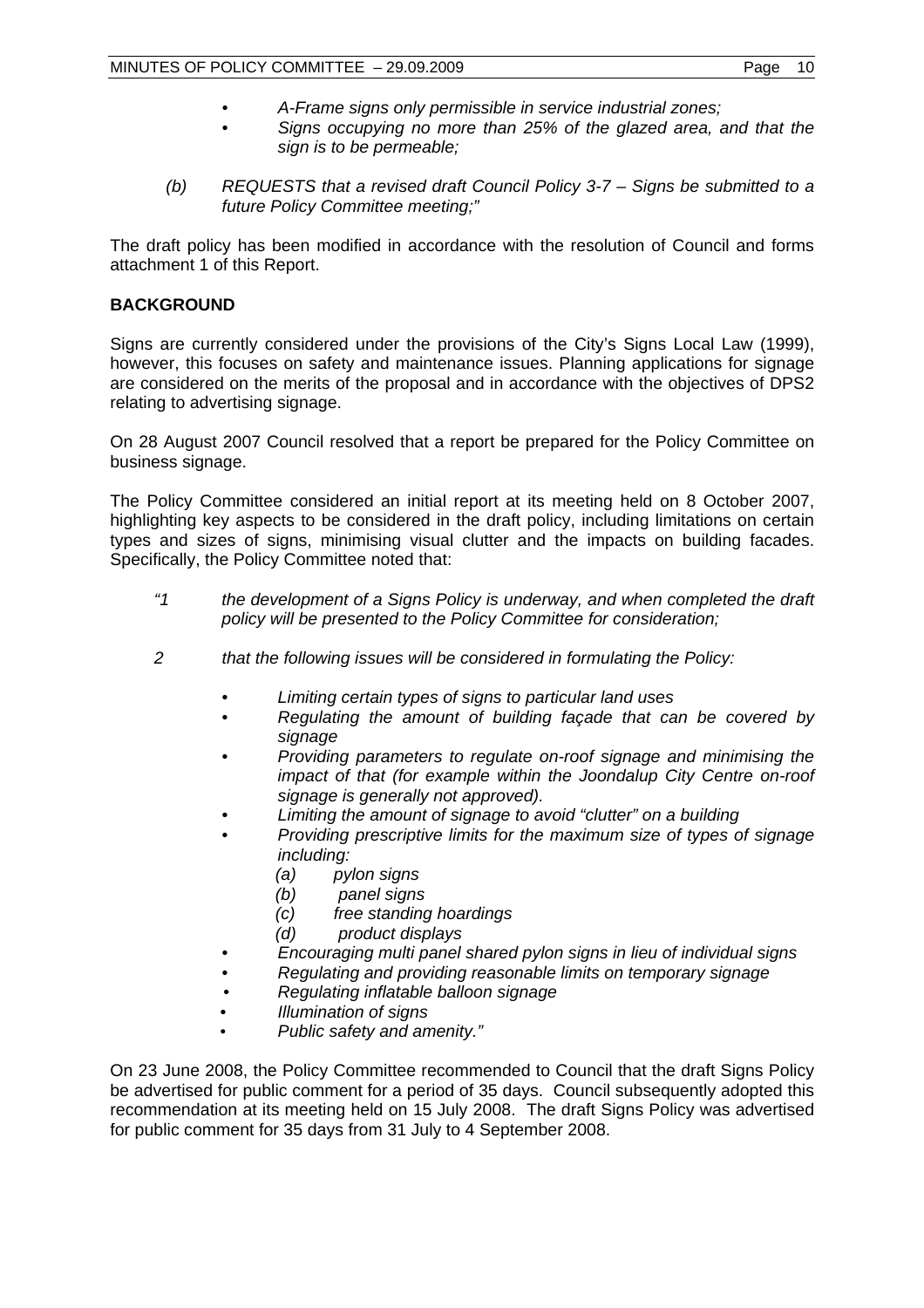Submissions were received from the Joondalup Business Association and ING Real Estate (representing Lakeside Shopping Centre). Some minor changes were made to the draft policy in light of these submissions and a report was presented to the Policy Committee on 15 December 2008. Upon consideration of the submissions the Policy Committee moved to refer the policy back for further development. The subsequent Council resolution on 17 February 2009 was:

*"That City Policy 3-7 Signs be REFERRED BACK for further development and a subsequent report presented to the Policy Committee."* 

The draft policy was reported to Policy Committee on 4 May 2009 for consideration of a number of options to guide the control of signage throughout the City of Joondalup. The options considered included, Option 1 being a specified size for each sign type, however different signs would be permitted in different Zones, or Option 2 being different sizes for each signage type dependant on the Zone in which it is located. Council made the following resolution at its meeting held on 16 May 2009:

- *"(a) NOTES the decision of the Policy Committee to amend the draft Council Policy 3-7 – Signs in accordance with Option 2, being different size of signage in different Zones, subject to:* 
	- *A-Frame signs only permissible in service industrial zones;*
	- *Signs occupying no more than 25% of the glazed area, and that the sign is to be permeable;*
- *(b) REQUESTS that a revised draft Council Policy 3-7 Signs be submitted to a future Policy Committee meeting;"*

The draft policy has been modified in accordance with the resolution of Council.

# **DETAILS**

The modified draft policy forms Attachment 1 of this report.

# **Issues and options considered:**

In regard to the draft policy, Council can:

- Advertise the draft Policy for public comment,
- Not support the advertising of Policy for public comment,
- Advertise the draft Policy for public comment with modifications.

# **Legislation/Strategic Plan/Policy Implications**

**Legislation** Clause 8.11 of the City of Joondalup District Planning Scheme No 2 (DPS2) enables Council to prepare, amend and add to local planning policies that relate to any planning and development matter within the Scheme area.

> Should Council adopt principles to guide further changes to the draft policy, the proposal is required under clause 8.11 to be again advertised for a period of not less than 21 days. Advertising is undertaken by way of a notice published once a week for two consecutive weeks in a local newspaper, as well as on the City's website, giving notice where the draft policy or amendment may be inspected. Significant stakeholders such as the Joondalup Business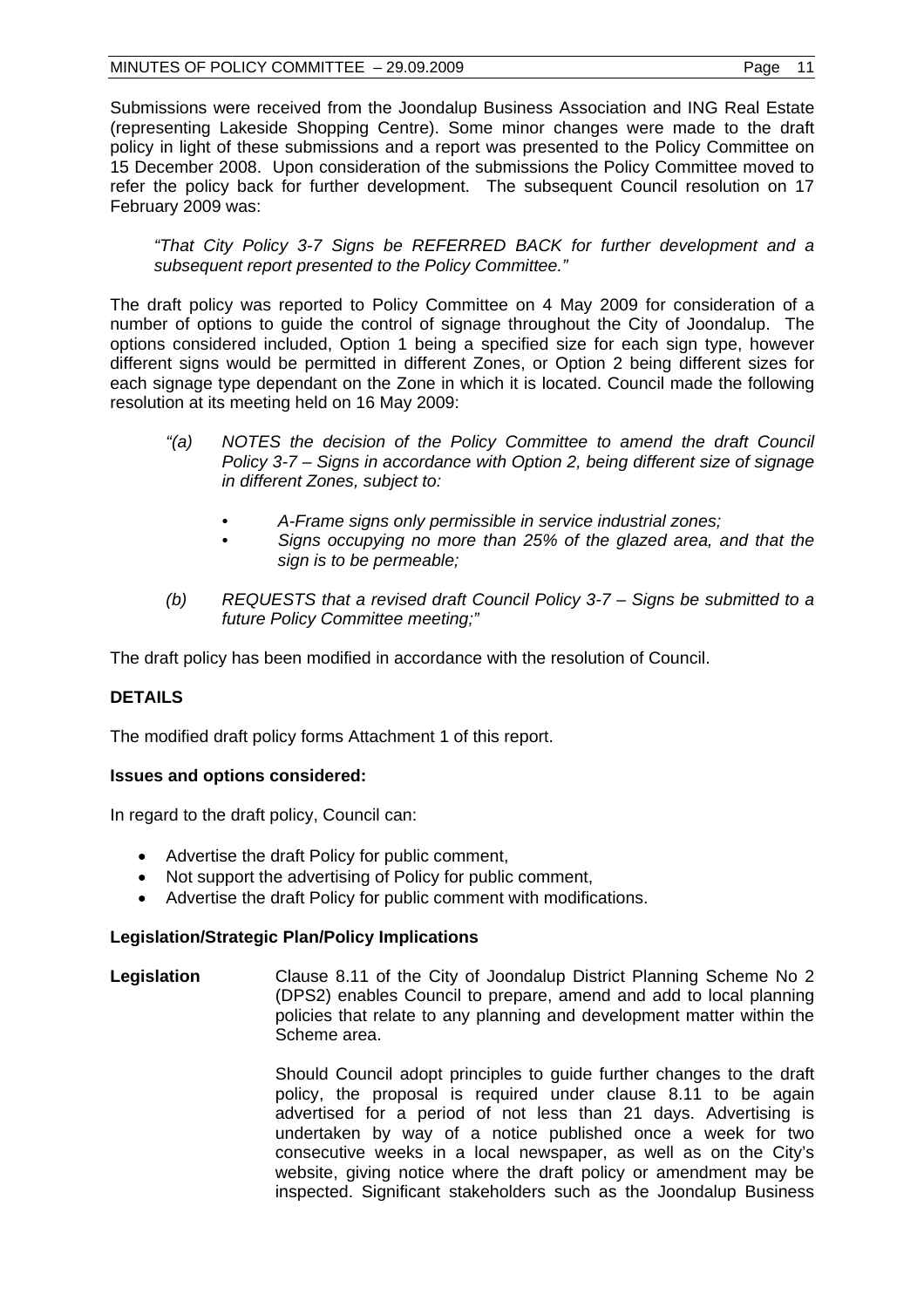Association may also be invited to contribute during the consultation stage

# **Strategic Plan**

| Key Focus Area: | The built environment                                     |
|-----------------|-----------------------------------------------------------|
| Objective 4.1:  | To ensure high quality urban development within the City. |
| <b>Policy</b>   | This report proposes a new policy.                        |

# **Risk Management considerations:**

Not Applicable.

# **Financial/Budget Implications:**

Not Applicable.

# **Regional Significance:**

Not Applicable.

# **Sustainability implications:**

Not Applicable.

#### **Consultation:**

Not Applicable.

#### **COMMENT**

The draft Signs Policy has been modified significantly from the version that was previously advertised. It has been reformatted in accordance with the previous resolution of Council. The general objectives and design requirements are contained in the policy text, whilst specific sign requirements are contained in Table 1. The sign requirements are dependent on the sign type and zone.

The following changes have been made to provide more flexibility as not all signs are appropriate in all zones nor is one size for each sign type appropriate for all locations.

#### Locations in which different sign types are permitted

The Signs Policy has been drafted so that Table 1 states the Zones of DPS2 in which different sign types are permitted. This will ensure the appropriate type of signage is permitted in each locality or Zone.

#### Number of signs

Sign clutter not only detracts from the appearance of an area, but also reduces the overall effectiveness of signs and for these reasons it is in the interest of businesses and the City to make an overall effort to reduce sign clutter. The draft Policy limits the number of signs, for specified sign types, based on number of street frontages, tenancies or lots.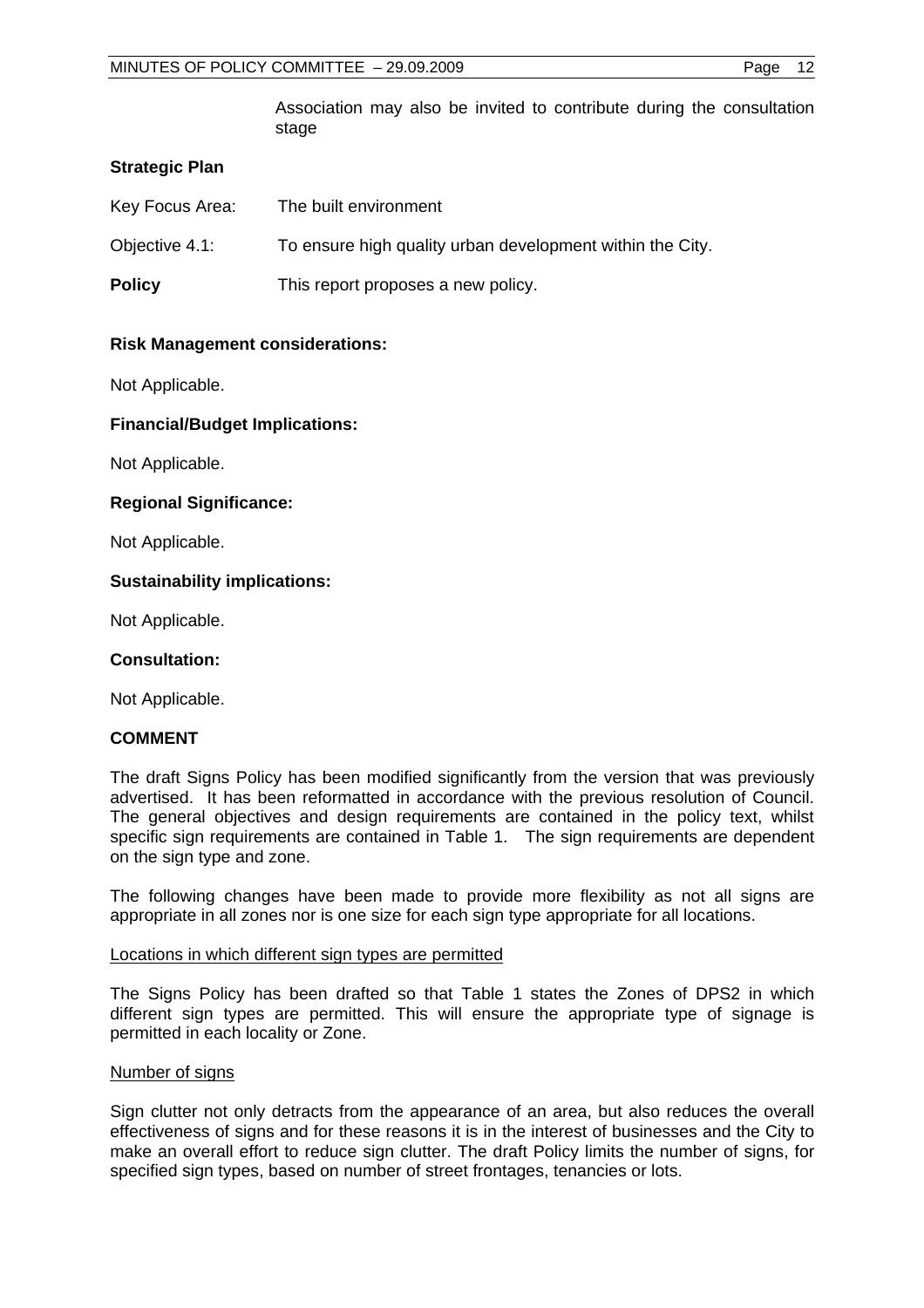# Size of signs

It is important for signs to relate to the scale of a building and size of the space or land in which they are located. To avoid applying a standard sign size for each sign type that may in some instances dominate a small building, a maximum sign area and/or dimension has been applied to various sign types based on its location, in some instances this relates to a percentage of a building façade or street frontage. The size of different sign types has therefore been revised to provide more flexibility dependant on location.

#### Portable/A-frame signs

In accordance with the direction give at previous Policy Committee meetings, the Draft Policy has been modified to permit portable signs in the Service Industrial Zone (Winton Road, Joondalup and Canham Way, Greenwood) and Southern Business District (Otherwise known as the Quadrangle).

# Amendment required to District Planning Scheme No.2

In accordance with the direction give at previous Policy Committee meetings, the Draft Policy has been modified to restrict the size of window signs. Table 1 of the draft Policy introduces the following controls.

- Residential Zone: Not permitted
- Service Industrial Zone, Southern Business District and Western Business District: Max 25% of the glazing or 10 $m^2$  per tenancy, whichever is lesser.
- All other zones: Max 50% of the glazing or 20 $m^2$  per tenancy, whichever is lesser.

Currently, a range of signs are exempt from the need for planning approval in accordance with Schedule 4 of the DPS2. Included in this list of exempt advertisements are window signs. As it is desirable to introduce controls for window signs, DPS2 will need to be amended to remove window signs of the list of exempt development following the adoption of the Policy.

#### **Conclusion**

The modifications and reformatting of the draft Policy – Signs provides parameters for signage throughout the City of Joondalup based on the Zone in which they are located. The modifications to signage controls have been undertaken in line with the submissions received during the advertising period and additional guidance from the Policy Committee. The draft Policy has therefore been modified to provide greater flexibility rather than introducing further limitations. The draft Policy – Signs is recommended for adoption as there is no need to readvertise the modifications.

#### **VOTING REQUIREMENTS**

Simple Majority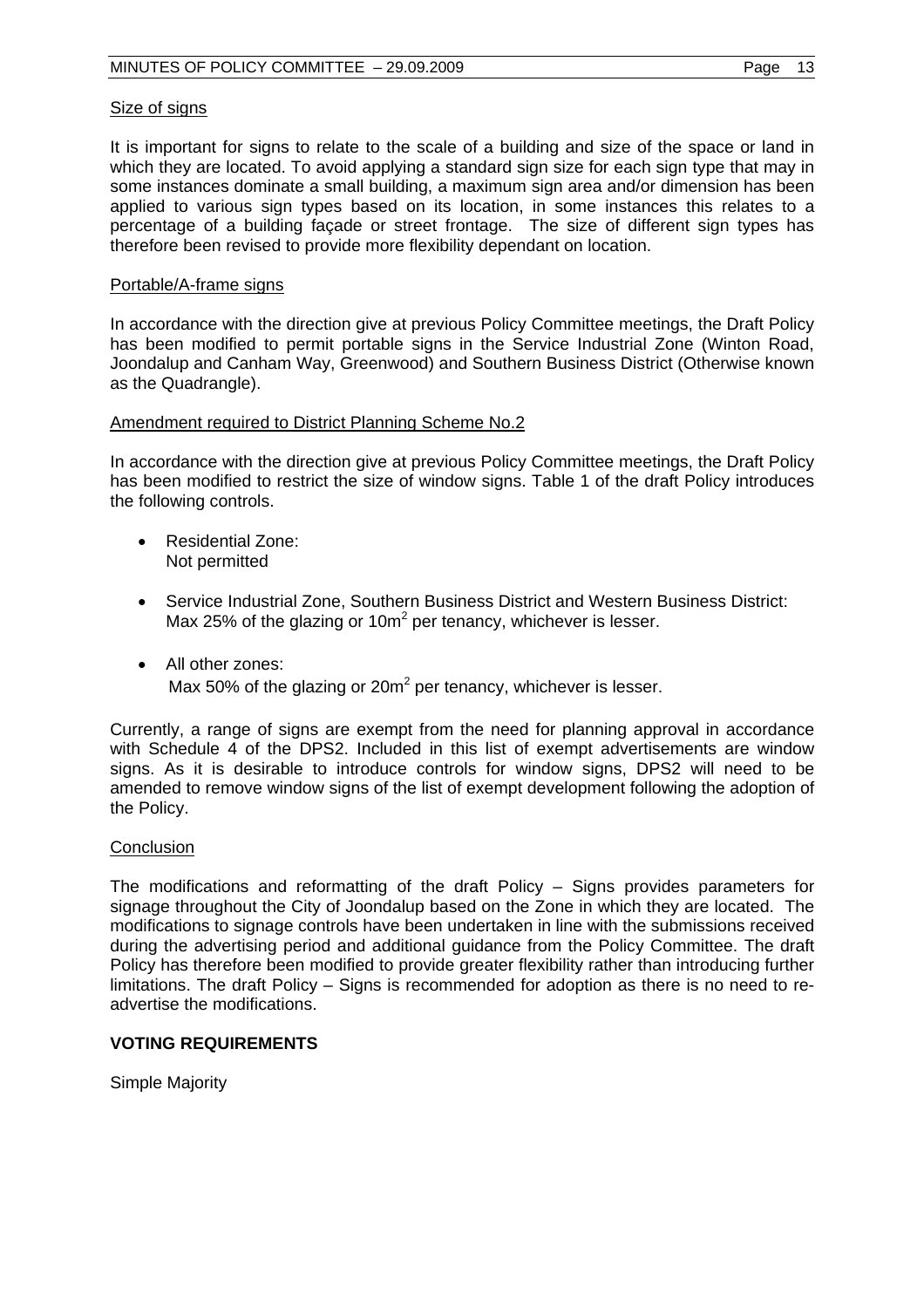**OFFICER'S RECOMMENDATION:** That the Policy Committee RECOMMENDS that Council:

- 1 in accordance with Clause 8.11 of the City of Joondalup District Planning Scheme No. 2, ADOPTS Council Policy 3-7 – Signs, as shown in Attachment 1 to this Report, as final;
- 2 pursuant to Part 5 of the Planning and Development Act 2005, CONSENTS to initiate an amendment to the City of Joondalup's District Planning Scheme No. 2 accordingly.

# **MOVED Cr Hollywood, SECONDED Mayor Pickard that the Policy Committee RECOMMENDS that Council:**

- **1 in accordance with Clause 8.11 of the City of Joondalup District Planning Scheme No. 2, ADOPTS Council Policy 3-7 – Signs, as shown in Attachment 1 to this Report, as final;**
- **2 subject to deleting Clause (1) of Schedule 4 (City of Joondalup District Planning Scheme No 2), CONSENTS to initiating an amendment to the City of Joondalup District Planning Scheme No 2 pursuant to Part 5 of the Planning and Development Act 2005;**
- **3 NOTES that policies are subject to an annual review and that issues identified as requiring modification can be dealt with in that timeframe.**

**AMENDMENT MOVED Mayor Pickard, SECONDED Cr Young that the words "Must not be fixed over or under a verandah" be REMOVED from Table 1 of proposed Policy 3-7 Signs in reference to Semaphore Signs.** 

# **The Amendment was Put and CARRIED (4/0) CARRIED (4/0)**

**In favour of the Amendment:** Crs Hollywood, Norman and Young, Mayor Pickard

#### **The Original Motion as amended, being:**

**That the Policy Committee RECOMMENDS that Council:** 

**1 in accordance with Clause 8.11 of the City of Joondalup District Planning Scheme No. 2, ADOPTS Council Policy 3-7 – Signs, as shown in Attachment 1 to this Report, as final, subject to the removal of the following words:** 

**"Must not be fixed over or under a verandah" from Table 1 of proposed Policy 3-7 Signs in reference to Semaphore Signs.** 

- **2 subject to deleting Clause (1) of Schedule 4 (City of Joondalup District Planning Scheme No 2), CONSENTS to initiating an amendment to the City of Joondalup District Planning Scheme No 2 pursuant to Part 5 of the Planning and Development Act 2005;**
- **3 NOTES that policies are subject to an annual review and that issues identified as requiring modification can be dealt with in that timeframe.**

**Was Put and CARRIED (4/0)** 

**In favour of the Motion:** Crs Hollywood, Norman and Young, Mayor Pickard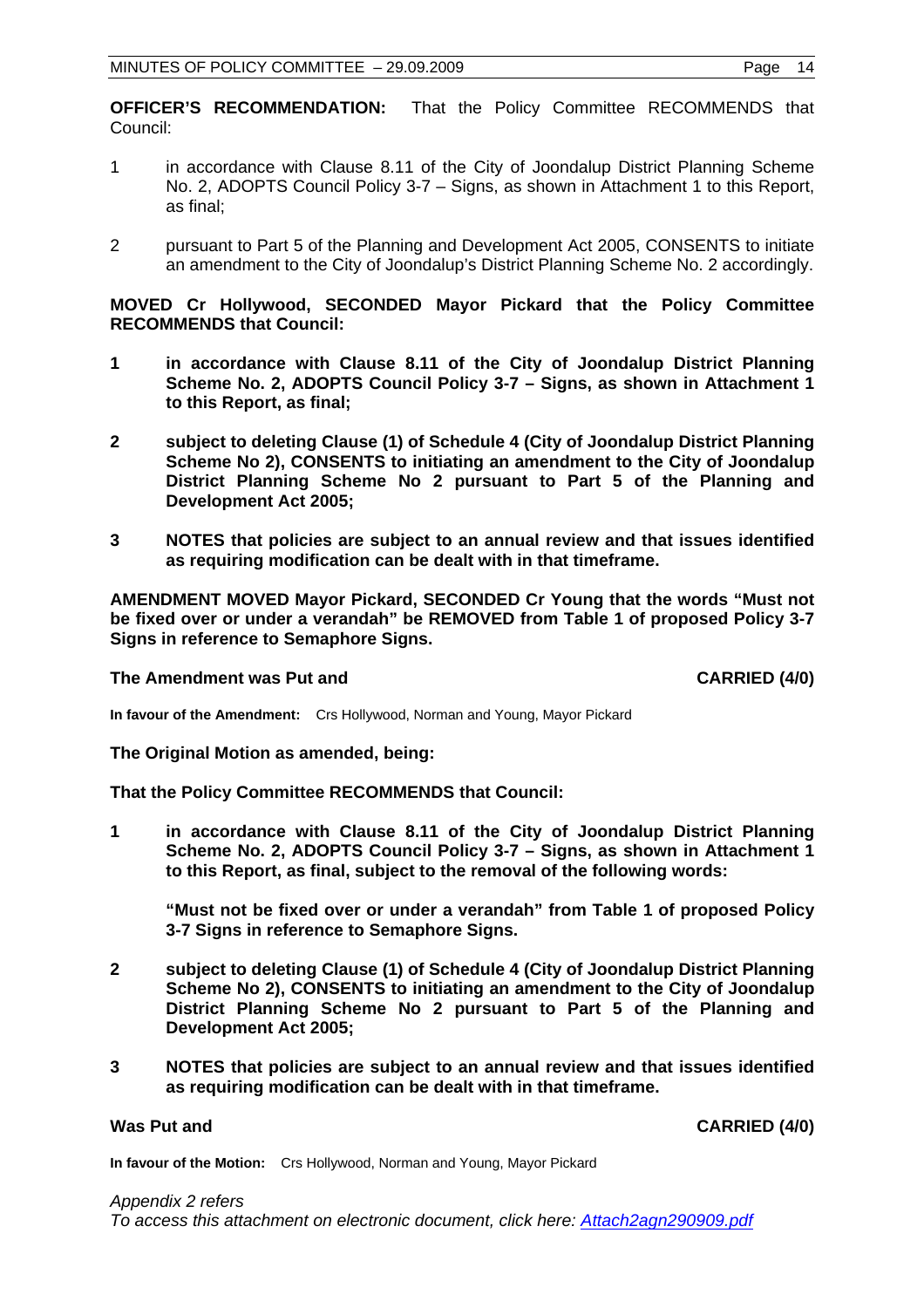# <span id="page-14-0"></span>**ITEM 3 DRAFT POLICY - NOTIFICATION OF APPROVED COMMERCIAL DEVELOPMENT - REPORT ON SUBMISSIONS**

This Item was considered after Item 4 – Public Participation Policy 1.2 – Review.

# **ITEM 4 PUBLIC PARTICIPATION POLICY 1.2 – REVIEW**

| <b>WARD:</b>                           | All                                        |                                                                                |
|----------------------------------------|--------------------------------------------|--------------------------------------------------------------------------------|
| <b>RESPONSIBLE</b><br><b>DIRECTOR:</b> | Mr. Jamie Parry<br>Governance and Strategy |                                                                                |
| <b>FILE NUMBER:</b>                    | 75521                                      |                                                                                |
| <b>ATTACHMENTS:</b>                    | Attachment 1.<br>Attachment 2.             | <b>Public Participation Policy 1.2</b><br>Public Participation Strategy (2006) |
|                                        |                                            |                                                                                |

# **PURPOSE/EXECUTIVE SUMMARY**

To present information pertinent to a considered review of the City's Public Participation Policy.

# **BACKGROUND**

At the meeting of Council on 15 December 2008, a request was received for a report to the Policy Committee on the Public Participation Policy 1.2.

The current Public Participation Policy 1.2 was last reviewed in 2006. The intent of this Policy is: *"...to encourage greater community participation in the decisions and affairs of the local government."* The Policy notes that participation is more than public consultation, public relations, information dissemination and conflict resolution and a definition is given that participation is: *"...the provision of opportunities for the public to be involved in a range of issues affecting their communities and lifestyles. Such opportunities would enable the public to provide information, ideas and opinions on plans, proposals, policies and services; partner the City in working towards specific objectives; or actively contribute to physical works (eg. Environmental projects)."* 

The Policy goes on to identify requirements for a Public Participation Strategy to address a range of matters including: identification of issues requiring public participation; inclusion in the annual budget process of funding for public participation activities; increasing staff awareness and skills in public participation techniques; how all sectors and groups within the community can have the opportunity to participate in the City's activities and details of a community education program relating to public participation in the City's affairs.

A Strategy that met the requirements was developed and formally adopted by Council in 2005. Following extensive research to determine how levels of public participation in local governance could be increased, the Strategy was revised in 2006. It is considered timely to review the City's approach to community consultation.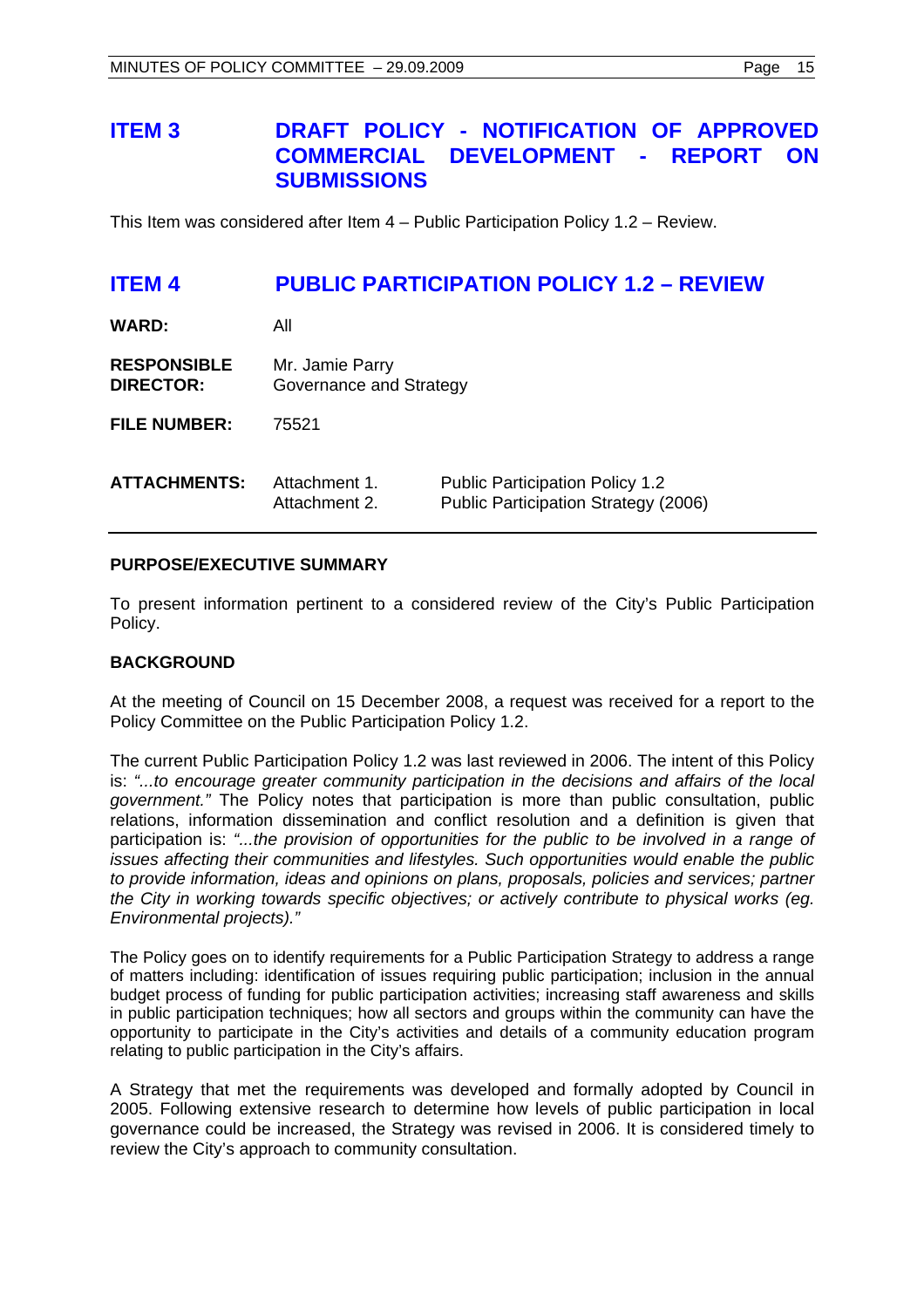# **DETAILS**

In the proposed review of the Policy (and possibly the supporting Strategy) consideration has been given to the practical experience gained from the use of these documents in designing and carrying out consultation processes. Further, and with a view to ensuring that the City's Policy is informed by developments in the field of community engagement and consultation, a desktop review of the literature and policy documents of other local governments has been conducted.

# **Review of Practical Experience in Consultation***:*

Since 2006 the following significant consultations have been undertaken:

- Development of proposed or amended Local Laws/Policies
- West Coast Drive Dual Use Path upgrade
- Proposal for Underground Power
- Review of the District Planning Scheme No. 2
- Edgewater Quarry Development
- Housing Strategy
- Ocean Reef Marina Development Site (2 stage consultation process)
- Seacrest Park Facilities Upgrade
- City Centre Structure Plan

The experience gained in conducting the consultations listed was considered against the methodologies recommended in the Strategy under the following areas:

- Who is to be consulted?
- How will they be consulted?

# **Who is to be Consulted?**

The Strategy identifies a range of methodologies by which participation may best be achieved and states that: "*representation will be sought from all sectors and groups (stakeholders) likely to be directly affected by an issue."* The Strategy provides the following guide for determining who should be consulted based on geographic proximity to a site:

*Where the issue is at the level of a specific suburb, participation should be sought from people within that suburb. Where the issue is considered to impact on all residents of the City, participation should be sought from each ward of Council. In the event that the issue is located within a discrete suburb but has wider implications, representation should be weighted toward those most directly affected in the first instance and then to other identified stakeholders proportionate to how they will be affected.* 

The Strategy also refers to setting participation targets for the number of people to be consulted by suburb/ward that may be used as a sample size. The original intent was to ensure that every effort would be made to involve those most closely (geographically) affected. This approach was to avoid situations in which only a very limited number of people provide input as the extent to which this represents wider community views is hard to ascertain.

In practice, selection of participants for the various consultations is not always carried out on the suburb/ward basis indicated in the Strategy and invitations to participate are sometimes advertised more broadly in the interests of obtaining more feedback. The most common method is to invite all residents/ratepayers within a predetermined distance of a site to participate. One difficulty with this approach, combined with advertising and freely available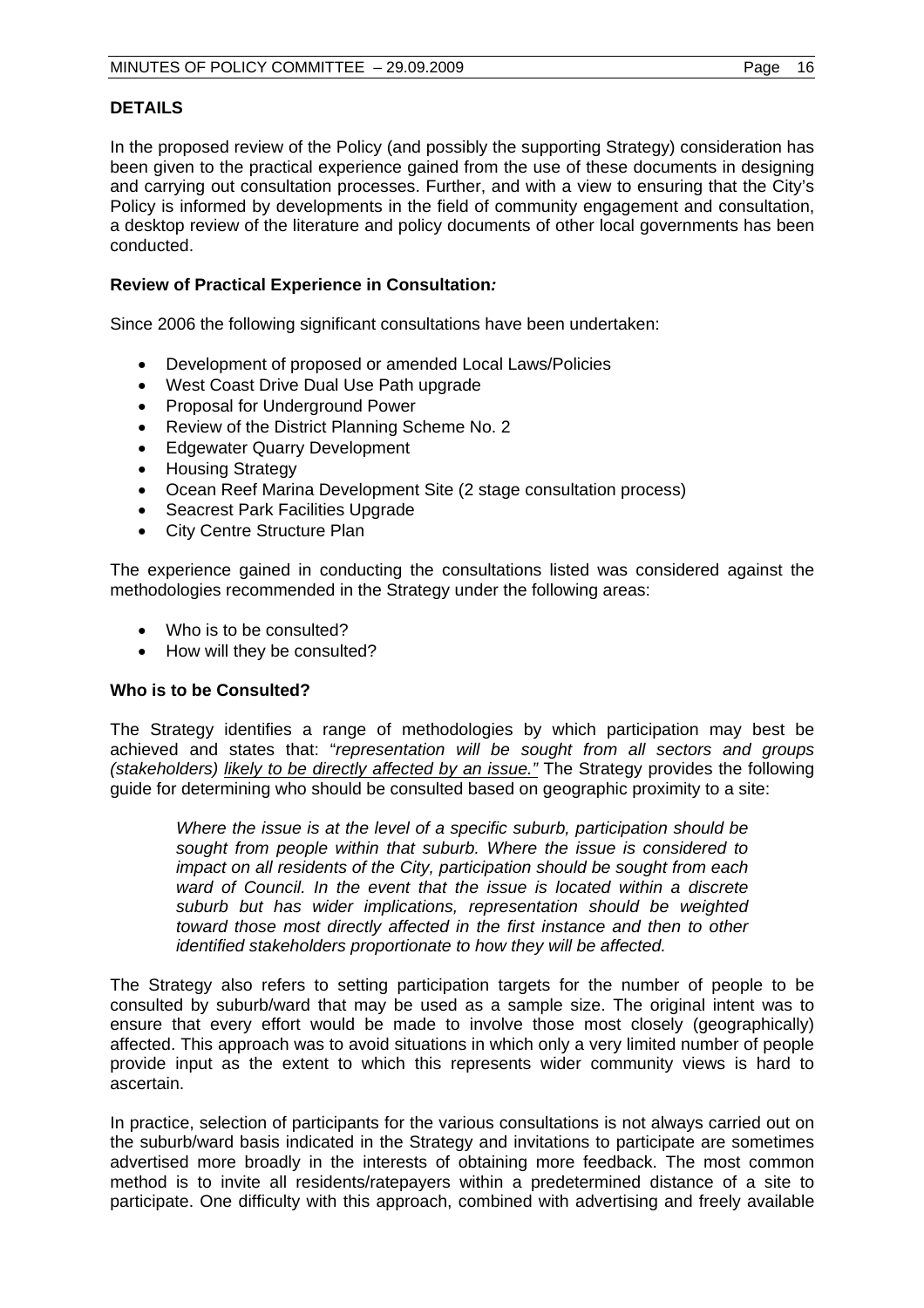feedback forms, is that a sample size is difficult to establish as a benchmark to determine levels of representation.

Further, use of geographic proximity to a site as the main method for selecting and inviting participation from the public does not recognise that all matters for consultation are site based (policies, local laws, planning strategies). In those instances, participation is sought as follows:

- through invitations to a sample population from each of the City's 6 wards;
- by sending invitations to participate to individuals or groups with special interest or knowledge of the matter; and
- using general advertising in community newspapers and on the City's website

Whilst the principle of 'those most closely affected' is followed, it is evident that the people who could and actually do respond to an invitation issued by the City (whether by random selection or through other media) vary considerably. Questions have invariably been raised regarding what constitutes a valid survey response, and as neither the Policy nor the Strategy currently provide guidance there is a need to review this issue for a consistent approach

Another difficulty encountered in inviting participation related to the distribution of community newspapers to some areas of the City. Members of the public complained that they did not receive the newspapers and therefore were unaware of the opportunity.

# **How will they be Consulted?:**

As the Policy does not stipulate the methods to be used for consultation, the following section refers to guidance provided in the Strategy on 'how to' consult with the public and identifies areas for future consideration, possibly by updating the Policy itself or updating the Strategy.

Currently, the Strategy outlines three methods for encouraging participation in a consultative process: random selection; invitations to identified special interest groups and individuals and advertising. The effectiveness of each of these methods will be considered below, based on practical experience.

# *Random Selection:*

The Strategy identifies random selection of participants as one method for involving the public in a consultative process. This method has worked well when using surveys to elicit opinions from a representative sample of the population. By incorporating demographic factors such as age and sex in the surveys it has been possible to determine 'fit' with the population of a given area. By controlling the process by which participants are selected, it has also been possible to set a participation target (sample size) that can easily be measured against the rate of return. A benchmark for a good rate of return is 20% of those surveyed and this is considered to be indicative of representativeness.

# *Invitations to Identified Special Interest Groups and Individuals:*

Random selection has also been used successfully in identifying and recruiting individuals to serve on a Community Reference Group. As noted in the literature on public participation (John, 2009; Green & Gerber, 2005; Rosenstone and Hansen, 2003), being invited to contribute, regardless of how a person is identified, is the major factor in the decision to do so. In practice, any and all invitations to participate, whether through returning a survey or attending a reference group, have been supported with information about the topic from the outset.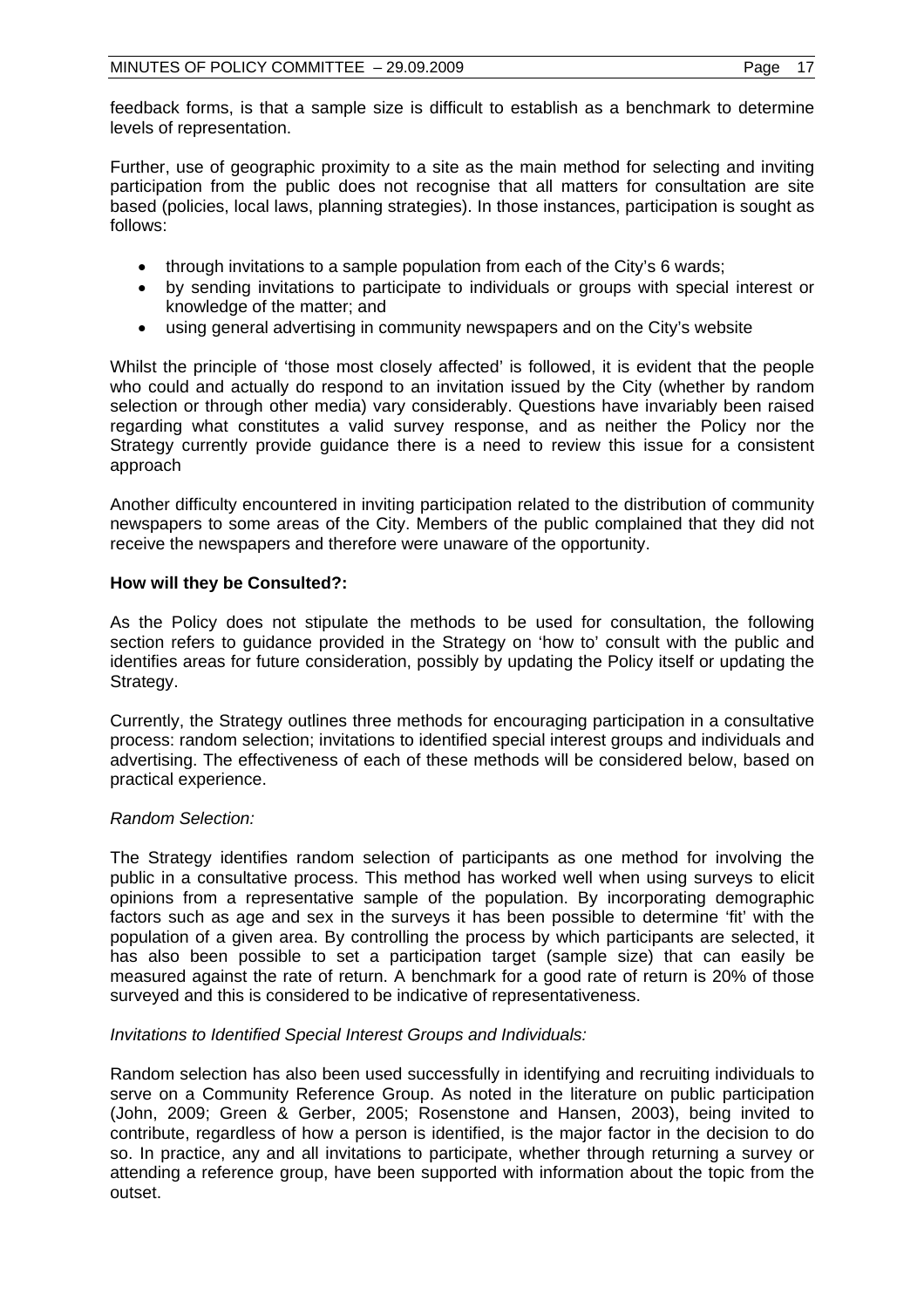One issue that has arisen when seeking written input from individuals and groups with a special interest has been a tendency by respondents not to use the feedback formats provided for that purpose. The reasons for this need to be explored, as the outcome has been uncertainty about how to analyse and then include the feedback in the final report on the consultation in ways that are balanced and fair for the majority.

In circumstances where analysis of survey data has shown that the public contribution overwhelmingly supports a particular option, and the views of the individuals and special interest groups are in opposition, it is necessary to clarify how to incorporate their feedback in a report on a consultative process without giving them undue weight. One way of incorporating input from both the general public and interest groups has been to request that respondents identify whether they are representing their own households or one of a list of the groups invited to participate. However, the requirement to provide this information has been optional so respondents may decide to identify themselves as they wish.

# *Advertising:*

Setting participation targets and being able to work out a rate of return has been an issue in instances where the public are participating in response to advertisements. On these occasions surveys were made available in a variety of formats, at a number of sites throughout the City, from the website and on request. As those most strongly affected by a matter would make the greatest effort to get copies of surveys, or perhaps influence others of a similar opinion to participate, self selection may introduce bias and the outcome may not be representative of the (geographic) community.

A recent development to ensure the legitimacy of survey respondents was to introduce a requirement for the provision of contact details i.e. name and address. This occurrence was in response to concerns that individuals submitting multiple copies of photocopied or downloaded surveys or completing multiple online surveys might 'hijack' the outcome of a consultation through sheer weight in numbers. However, this has been a departure from standard practice where the norm is survey respondents to be anonymous on the understanding that they may participate without risk of 'fear or favour.' In the recent Ocean Reef Marina survey, a number of participants indicated their displeasure at having to provide this information and queried why it was necessary.

Risks of a 'hijack' in a consultation process are minimised in circumstances where (a) participants are part of an identifiable and representative sample; (b) only those selected will receive and return surveys and (c) surveys are not available on demand or in any other formats.

# **Community Education for Participation:**

The Policy identified one of the requirements of the Strategy as being community education for participation. To date, this has focussed on developing Frequently Asked Questions as part of a package of information to be posted to potential participants or made available on the City's website. Whilst this method was not stipulated in the Strategy, it has nevertheless been an effective communication tool and provided information about the consultations in a user-friendly manner. However, this type of 'education' is project specific and does not raise awareness of the many ways in which citizens can participate, or engage, in matters of local governance that are likely to affect them.

One proposal has been for linking generic community education for participation with Citizenship Ceremonies as approximately 2000 people become citizens in Joondalup each year. The research completed on behalf of the City in 2006 into what it would take to encourage greater participation for 'the common good' identified that motivation to participate is often grounded in the desire for connectedness and a sense of belonging with community. Therefore, the approximately 2000 people each year who have decided to make a public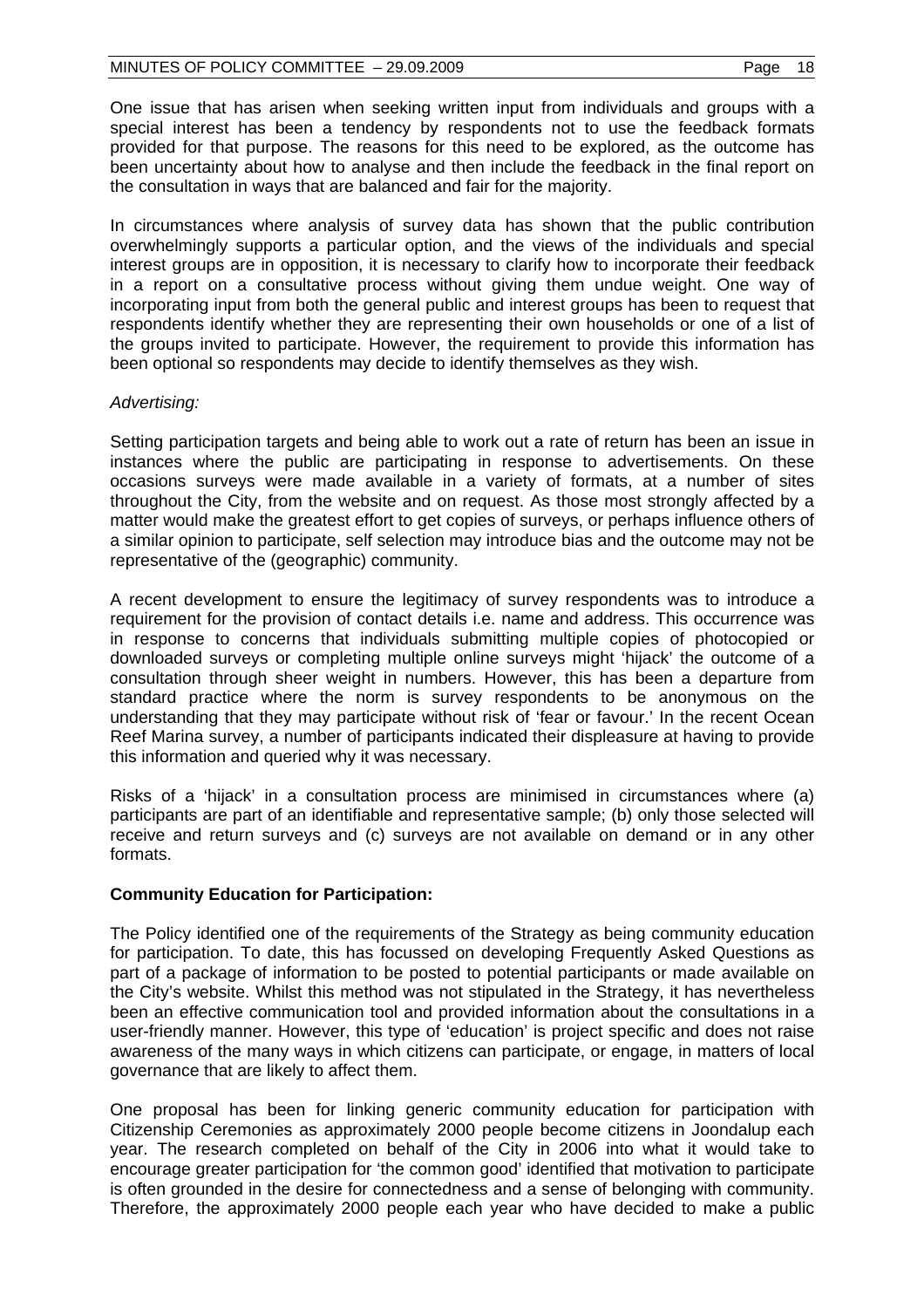commitment to their country and their community through seeking citizenship may be a suitable target market for an education program of this type.

# **Developments in Community Consultation and Participation Practice:**

To determine the extent to which consultation practice has evolved since the City's Policy and Strategy were last reviewed, desktop research into the literature on community consultation and engagement and of the policies written for local government in Australia and abroad was undertaken.

The original intent of the City's Public Participation Policy was to go beyond the notion of one-way communication of Council activity to the public and provide genuine opportunities for participation or, as it is now being termed, engagement. Presently, the Policy defines 'public participation' as:

*The provision of opportunities for the public to be involved in a range of issues affecting their communities and lifestyles. Such opportunities would enable the public to provide information, ideas and opinions on plans, proposals, policies and services; partner the City in working towards specific objectives; or actively contribute to physical works (e.g. environmental projects.)* 

*While public participation can include the following elements it is far more than:* 

- *Public Consultation*
- *Public Relations*
- *Information Dissemination*
- *Conflict Resolution.*

#### *Face to Face or 'Arm's Length' Consultation:*

Whilst the City's Strategy provides options for levels and styles of consultation from surveying the public (arm's length) through to the institution of community reference groups (face to face, deliberative) they are not mandated by the Policy. In practice, decisions to consult with the public have usually been of the 'arm's length' variety and opportunities to participate involve only the completion and return of surveys.

The literature on community consultation and engagement strongly supports deliberative methodologies which provide opportunities for stakeholders to be informed and discuss issues with each other, either in person by attending public workshops, or through the Internet. Many local governments, the City of Joondalup included, have used facilitated community forums to this end.

Use of websites to host e-government initiatives involving moderated discussion forums were originally developed and piloted in the UK (Speakers Corner and Policy Forum, 2000; UK Online Campaign, 2001) and in Australia the Darebin Council in Victoria launched its eForum in 2006. In both UK and Australian experiences, unanticipated difficulties in the use of moderators emerged. They could not respond to queries and concerns raised through the forums and in Darebin, moderators felt an obligation to respond as employees and representatives of that Local Government. The role of moderator required greater definition for efficacy. Also raised as an issue was the notion of linking discussions to outcomes in governance. Commenting on the UK Online Campaign's Citizen Space, Stephen Coleman of the Oxford Internet Institute (cited in Wright's *Electrifying Democracy? 10 years of Policy and Practice)* concluded that it: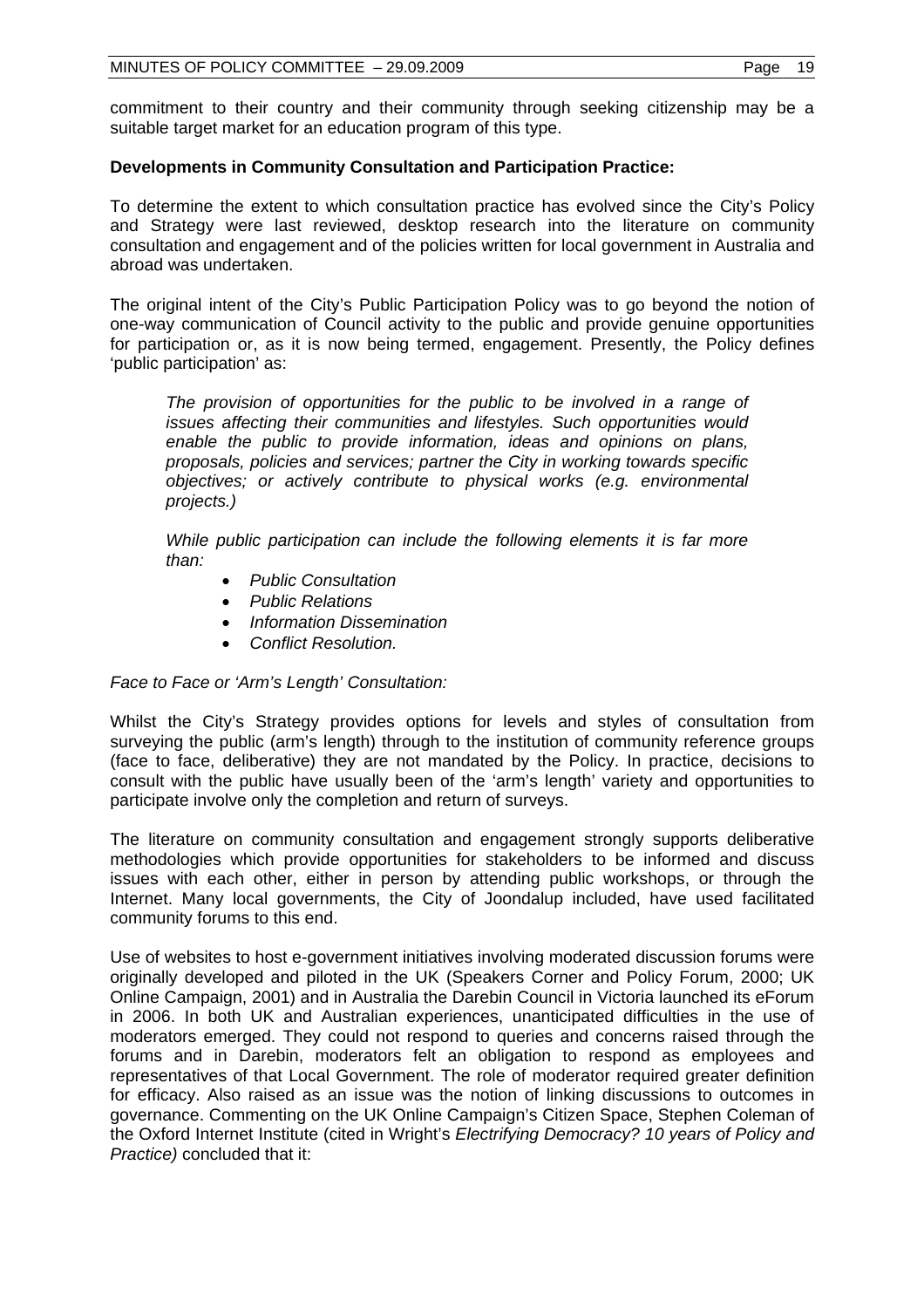*...lacked a clear purpose or connection to Government policy-making. For a handful of enthusiasts, it provided an outlet for ill-informed opinion, prejudice and abuse. For most users, it held out the promise of interaction with Government, but proved to be a one-way street leading nowhere. (2006)* 

The downside of 'live' deliberative processes whether online or at a public forum are that those attending are unrepresentative of the wider community; firstly, because they come along only in circumstances where they have a direct interest in or strong concerns about the matter in hand. Secondly, because their views or opinions will influence, and be influenced by, group interaction.

Nevertheless, the popularity of public events for consultation purposes continues apace with the emergence of IAP2 (International Association for Public Participation) as a lead organisation seeking to "promote and improve the practice of public participation in relation to individuals, governments, institutions, and other entities that affect the public interest in nations throughout the world..." However, perusal of the available techniques listed on that organisation's website for facilitated participation states that these techniques may be considered to be unrepresentative.

Goodin's recent paper "First Talk, Then Vote" (2008) appears to have considered the practicalities associated with public deliberation and it being: *'simply unrealistic to expect any moderately large group to come to complete consensus, however long they talk together.'* Goodin postulates that talking is a good 'discovery procedure' but not an end in itself. He suggests that the development of a preferred position on a matter based on information from *'...others [who] know something we do not, something that we should take into account and revise our own beliefs in light of it'* and authenticated by voting, is the best outcome. A deliberation, or a conversation on a matter should stop – and be voted on – when no new information is forthcoming from participants.

By adhering to the processes set out by Goodin and using technologies that allow (a) for a vote to be taken simultaneously by all participants at a workshop and then (b) the results to be fed back to them during the workshop, it is considered that sufficient data may be captured to provide feedback to participants throughout the event and later to inform decision-making of Council. To avoid circumstances in which representativeness of findings may be at issue, invitations to randomly selected individuals rather than general advertisements is considered to be the most appropriate method for recruiting participants.

Rather than thinking of 'consultation' and 'engagement' as discreet processes where one involves 'voting' and the other 'deliberation' it might be more fruitful to identify the former as a process and the latter as a desired outcome. A local government may be desirous of 'engaging with' a community but determination of whether or not engagement has occurred rests with those who were consulted. Did they feel sufficiently informed on an issue to be able to contribute to decision making? Did they feel they had been actively involved in tackling a local issue? The benefit of this approach is that a range of methods may be used to consult with the community with a view to achieving the outcome of engagement.

A desktop review of recent consultation policy documents that have been written or revised within the last year (Balonne Shire Council, QLD; Borough of Barrow, UK; Blue Mountains City Council, ACT; Ceduna District Council, SA; City of Geelong, VIC; City of Holdfast Bay, SA; Logan City Council, QLD; Roxby Downs Council, SA; Sutherland Shire Council, NSW; City of Unley, VIC) identified a number of common themes that, when combined, make clear statements about what a local government 'will do' with respect to consultation. Pertinent statements and the benefits of including them in a revised Public Participation Policy are outlined in the following table.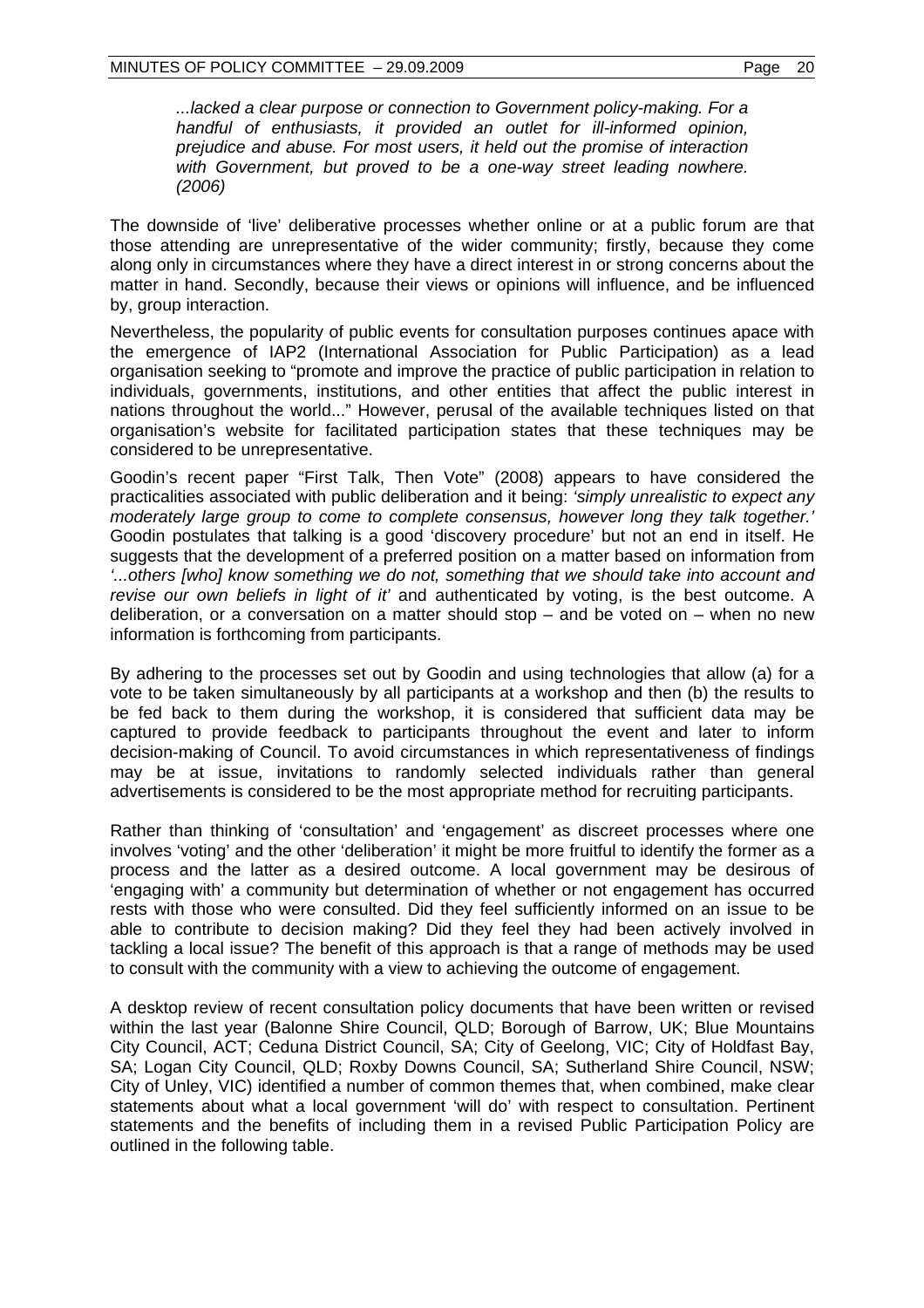| <b>Statement</b>                                                                                                                                                                            | <b>Benefits</b>                                                                                                                                           |
|---------------------------------------------------------------------------------------------------------------------------------------------------------------------------------------------|-----------------------------------------------------------------------------------------------------------------------------------------------------------|
| The purpose and scope of each<br>consultation exercise is clear and<br>unambiguous.<br>Timeframes of any consultation<br>undertaken, including the opening and<br>closing dates, are stated |                                                                                                                                                           |
| Non negotiable aspects of a consultation<br>are stated                                                                                                                                      | Identifies issue/Sets agenda<br>Identifies "out of scope" matters up<br>front                                                                             |
| The target audience for a consultation<br>exercise is stated                                                                                                                                | Provides for the articulation of a<br>representative sample<br>Explains how information will be<br>sought from the public and what it                     |
| The extent to which the outcome of a<br>consultation will influence a Council<br>decision is identified                                                                                     | will be used for<br>Sets a standard for the information<br>to be provided to the public                                                                   |
| The consultation methods to be employed<br>for each consultation exercise are stated                                                                                                        |                                                                                                                                                           |
| Accurate, adequate and unbiased<br>information is provided for the public to<br>give informed opinions                                                                                      |                                                                                                                                                           |
| Adequate time and resources are<br>provided for consultation processes to<br>take place                                                                                                     | Identifies level of resources needed for<br>$\bullet$<br>consultation – indicative of commitment                                                          |
| Analysis of the feedback from a<br>consultation process will be published on<br>the City's website                                                                                          | Public education/information. Could be<br>$\bullet$<br>linked to an opportunity for the public to<br>evaluate the extent to which they were<br>'engaged.' |
| Where applicable, statutory legislative<br>requirements for community consultation<br>are satisfied                                                                                         | Indicates base level requirements for<br>$\bullet$<br>consultation                                                                                        |
| Circumstances where wide consultation is<br>not possible<br>Emergencies - matters concerning<br>public safety etc<br>Legal constraints                                                      | Identifies<br>limitations<br>practical<br>οf<br>$\bullet$<br>consultative processes                                                                       |

# **Strategic Plan:** Key Focus Area: Leadership and Governance *Objective:* To engage proactively with the community

**Policy: 1.2: Public Participation** 

# **Risk Management Considerations:**

Community consultation and engagement processes are evolving exponentially as tools of governance on the national and international stage. However, representativeness must be built into any policy or process developed to avoid invalidating the outcome or making decisions based on vocal minorities. The research in 2006 identified that random selection of participants – with personalised invitations to participate – was not only considered to be acceptable, but also fair and transparent. Fairness and transparency will be the standard by which the City is judged by its stakeholders.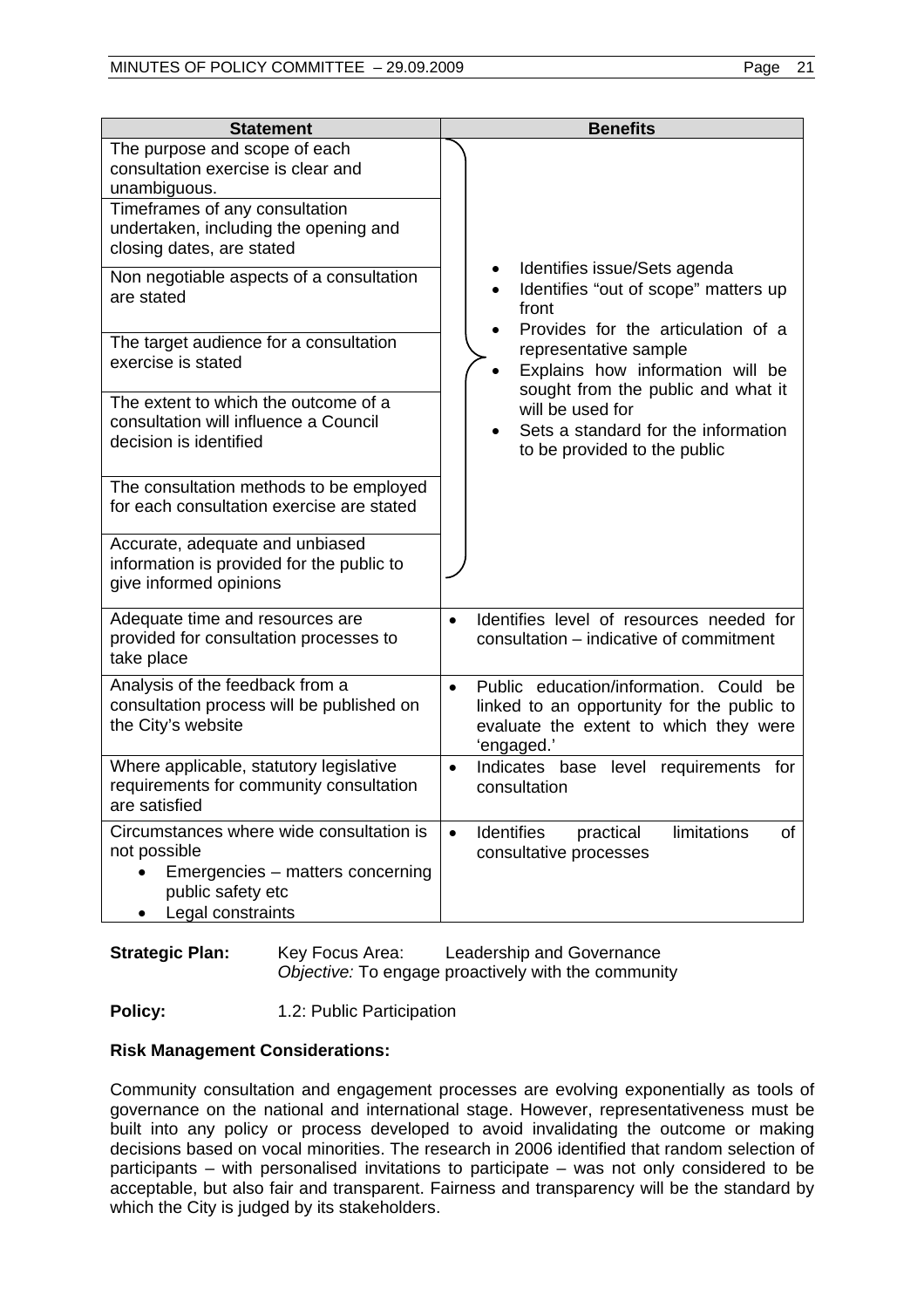# **Financial/Budget Implications:**

Not applicable

#### **Regional Significance:**

Not applicable

# **Sustainability Implications:**

*Social:* 

Improvements in the ways in which the City consults based on practical experience and informed by the literature on participation and engagement will serve to increase public trust and confidence in local governance.

#### **Consultation:**

To be conducted in the event that a revised Policy is developed in alignment with the requirements of Council.

# **COMMENT**

Consideration should be given to rewording the Policy as a series of statements or standards on what the City 'will do' with respect to consultation. This will provide clearer guidance to both administration and the community in one public document without being overly prescriptive. The revised Policy could then be backed up by a protocol for implementation purposes.

Consideration should also be given to the proposal for community education in participation linked to the Citizenship Program. As many of the City's residents were born overseas, there is limited knowledge on how to actively contribute as a citizen or the opportunities available for doing so. By empowering new citizens to become involved in local affairs, the City will be contributing to the long term social sustainability of the region.

#### **VOTING REQUIREMENTS**

Not applicable.

*Chief Executive Officer and Director Governance and Strategy left the Room at 1842 hrs and returned at 1844 hrs.*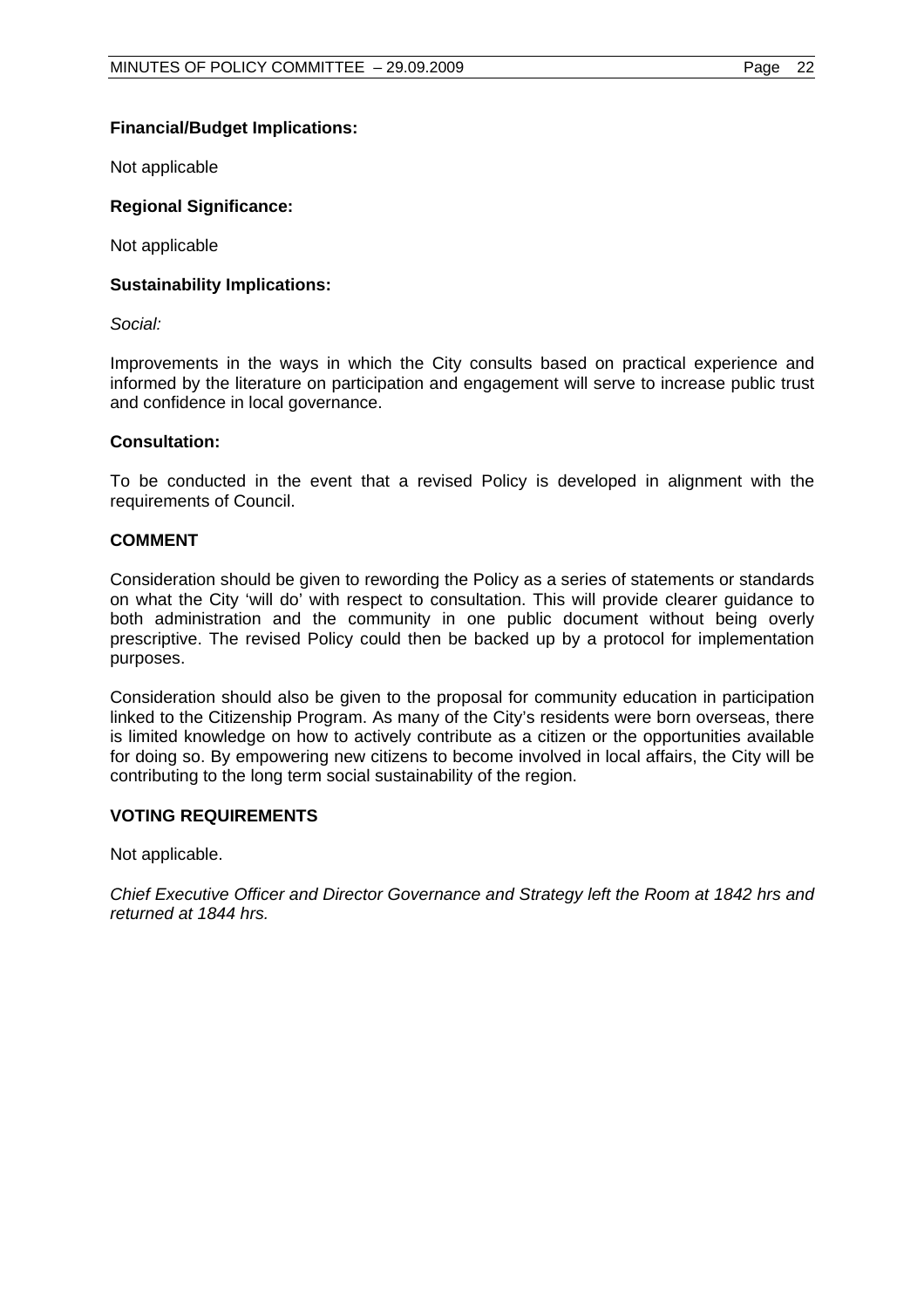<span id="page-22-0"></span>**MOVED Cr Norman, SECONDED Mayor Pickard that the Policy Committee:** 

- **1 NOTES the contents of the report related to the City's application of Council Policy 1.2 – Public Participation Policy;**
- **2 IDENTIFIES requirements for inclusion in a future Community Consultation and Engagement Policy.**

# **The Motion was Put and CARRIED (5/0) CARRIED (5/0)**

**In favour of the Motion:** Crs Hollywood, Norman and Young, Mayor Pickard

*Appendix 4 refers* 

*To access this attachment on electronic document, click here:<Attach4agn290909.pdf>*

*Chief Executive Officer left the Room at 1910 hrs.* 

# **ITEM 3 DRAFT POLICY - NOTIFICATION OF APPROVED COMMERCIAL DEVELOPMENT - REPORT ON SUBMISSIONS**

**WARD:** All

- **RESPONSIBLE** Mr. Clayton Higham **DIRECTOR:** Planning and Development (Acting)
- **FILE NUMBER:** 10010

**ATTACHMENTS:** Attachment 1 Draft Policy - Notification of Approved Commercial Development

# **PURPOSE**

The purpose of this report is for the Policy Committee to consider all submissions and proceed with a recommendation to Council to adopt the Draft Policy - Notification of Approved Commercial Development.

#### **EXECUTIVE SUMMARY**

Council at its meeting of 16 June 2009 resolved to adopt the minutes of the Policy Committee meeting as follows:

*"In accordance with Clause 8.11 of the City of Joondalup's District Planning Scheme No 2, ADVERTISES the draft City Policy – Notification of Approved Commercial Development, as shown in Attachment 4 to Report CJ123-06/09, for public comment for a period of twenty-one (21) days."* 

The draft policy was advertised for comment for a period of 21 days. No submissions were received.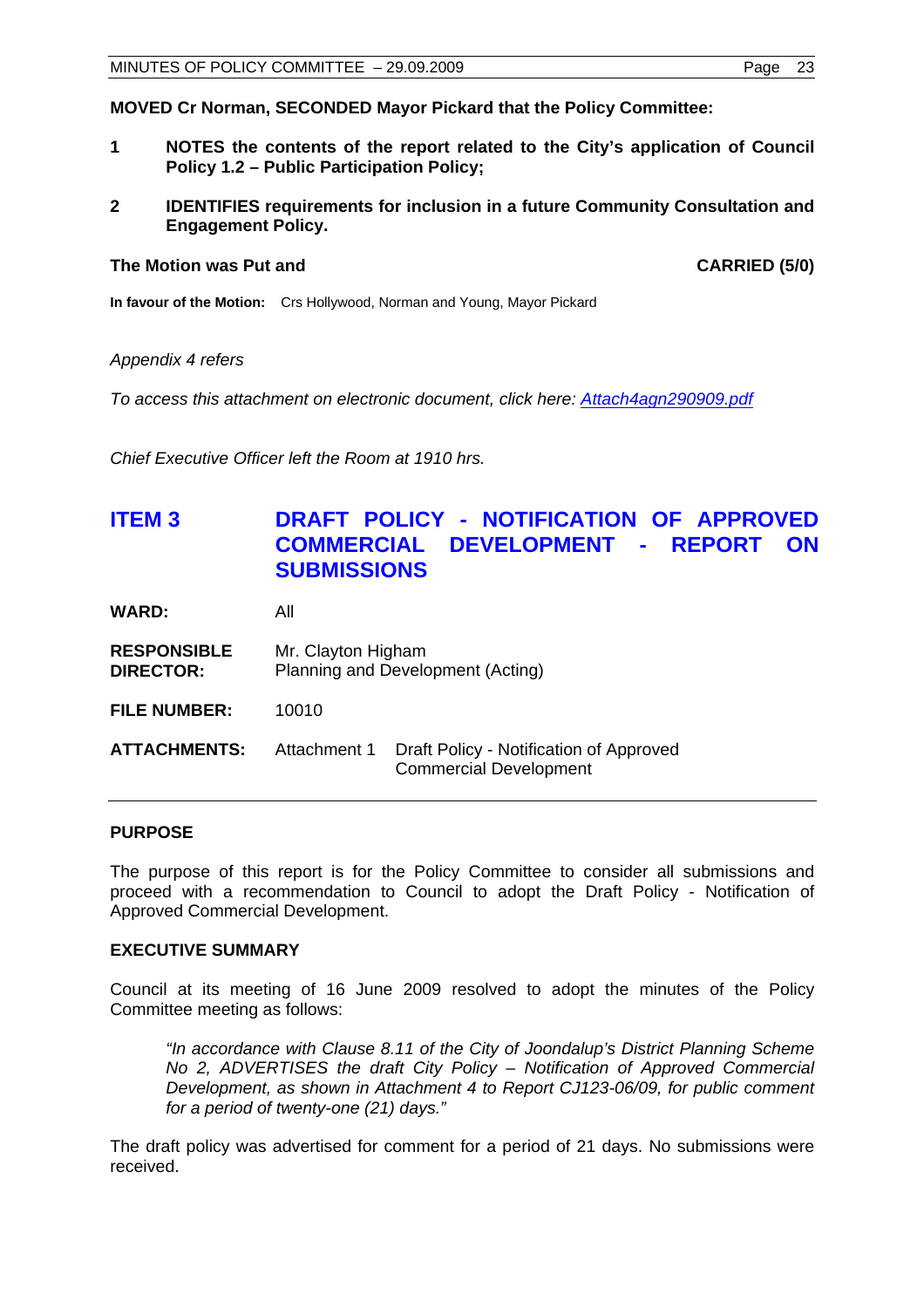It is recommended that the Policy Committee supports the adoption of the Draft Policy - Notification of Approved Commercial Development.

# **BACKGROUND**

Within the City there are many areas where the Residential Zone abuts a Mixed Use, Business, Commercial or Service Industrial Zone. As a result, adjacent residents may not be aware of new commercial development, when the development was approved due to general compliance and no advertising required. As such Council, at its meeting held on 25 November 2008 made the request for the following:

"…*a report from the Chief Executive Officer on developing a policy that will enable the owner/s of property adjacent to a proposed commercial development to be informed of that development even when the proposed development is a "P" use pursuant to District Planning Scheme 2."* 

The Policy Committee, at its meeting held on 4 March 2009, was presented with a range of options to guide the development of the requested policy. Subsequently, Council at its 17 March 2009 meeting resolved as follows:

*"REQUESTS the preparation of a Policy that will ensure owners of residential zoned land that adjoins land zoned Business, Commercial, Service Industrial or Mixed Use, are notified of planning approvals granted on that land".* 

The Policy Committee, at its meeting held on 4 June 2009, was presented with the Draft Policy Notification of Approved Commercial Development. Subsequently, Council at its meeting held on 16 June 2009 resolved to adopt the minutes of the Policy Committee meeting as follows:

*"In accordance with Clause 8.11 of the City of Joondalup's District Planning Scheme No 2, ADVERTISES the draft City Policy – Notification of Approved Commercial Development, as shown in Attachment 4 to Report CJ123-06/09, for public comment for a period of twenty-one (21) days."* 

The draft policy has now been advertised with no submissions being received at the close of advertising.

# **DETAILS**

The Policy is considered to be appropriate for adoption as drafted.

#### **Issues and options considered:**

The options available to Policy Committee are to:

- Recommend that the Council adopt as final Draft Policy Notification of Approved Commercial Development.
- Recommend that the Council refuse to adopt Draft Policy Notification of Approved Commercial Development as final.
- Recommend that the Council adopt Draft Policy Notification of Approved Commercial Development, with modifications.

# **Legislation/Strategic Plan/Policy Implications**

**Legislation** Clause 8.11 of the City of Joondalup's District Planning Scheme No 2 enables Council to prepare, amend and add to local planning policies that relate to any planning and development matter within the Scheme area.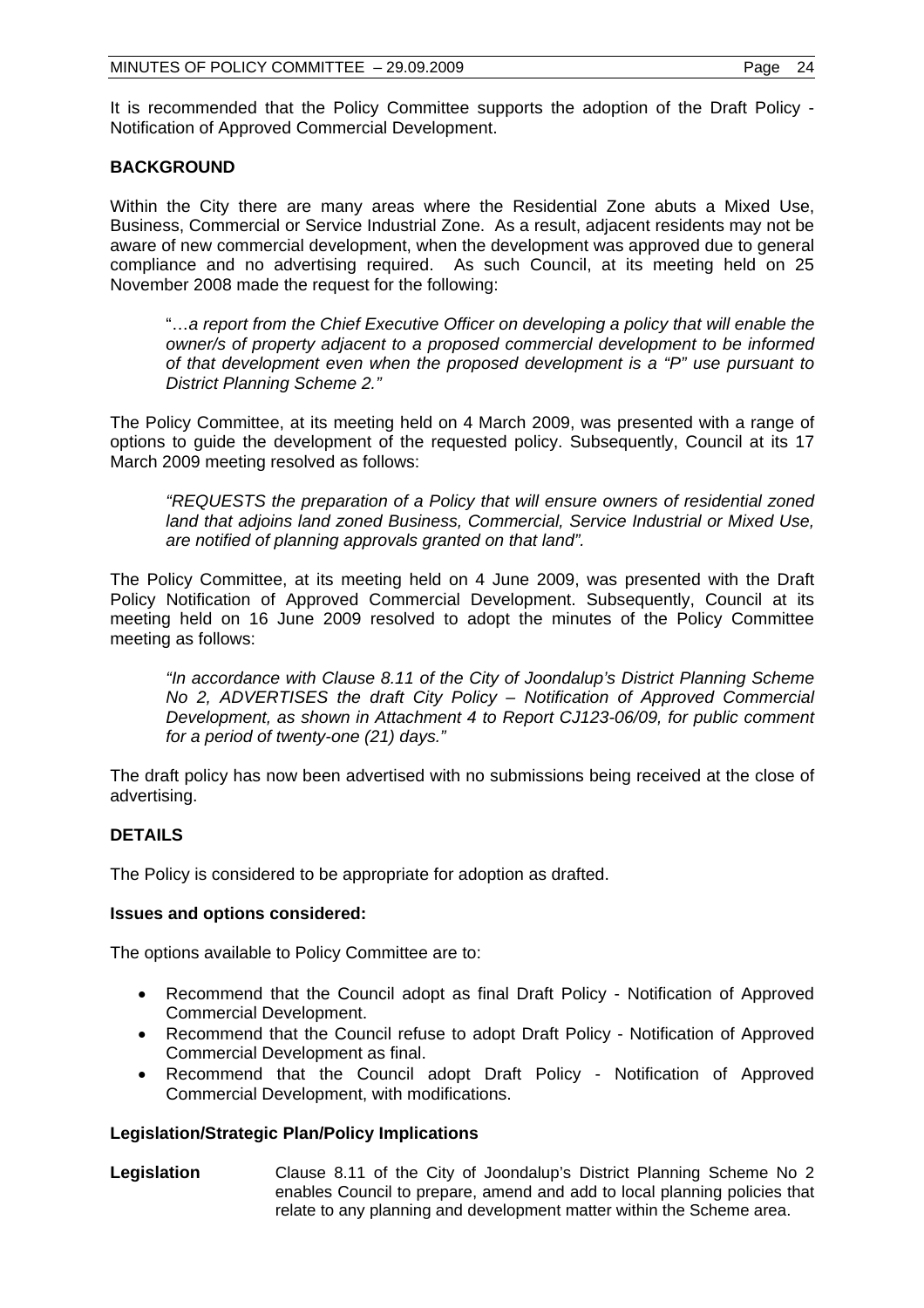| Key Focus Area: | Leadership and Governance                                                                                                                                         |
|-----------------|-------------------------------------------------------------------------------------------------------------------------------------------------------------------|
| Objective:      | 1.1 To ensure that the processes of local governance are carried out in<br>a manner that is ethical, transparent and accountable.                                 |
| <b>Policy</b>   | A new Policy is proposed. The new policy will have no impact on any<br>existing policies; however will have implications on current operations<br>and procedures. |

#### **Risk Management considerations:**

Not Applicable.

**Strategic Plan** 

#### **Financial/Budget Implications:**

The adoption of this Policy will require the City to send letters to residents neighbouring approved commercial developments. This will incur some additional costs and staff time to carry out this additional notification procedure.

#### **Regional Significance:**

Not Applicable.

#### **Sustainability implications:**

Not Applicable.

#### **Consultation:**

The Draft Policy was advertised for comment for a period of 21 days closing on 23 July 2009. Advertising was undertaken by way of a notice published once a week for two consecutive weeks in the local newspaper, as well as on the City's website. No submissions were received during this period.

#### **COMMENT**

The Policy is considered to be appropriate for adoption as drafted.

#### **VOTING REQUIREMENTS**

Simple Majority

**MOVED Mayor Pickard, SECONDED Cr Norman that the Policy Committee RECOMMENDS that Council, in accordance with Clause 8.11 of the City of Joondalup District Planning Scheme No. 2, ADOPTS City Policy – Notification of Approved Commercial Development, as shown in Attachment 1 to this Report.** 

#### **The Motion was Put and CARRIED (4/0) CARRIED (4/0)**

**In favour of the Motion:** Crs Hollywood, Norman and Young, Mayor Pickard

#### *Appendix 3 refers*

*To access this attachment on electronic document, click here:<Attach3agn290909.pdf>*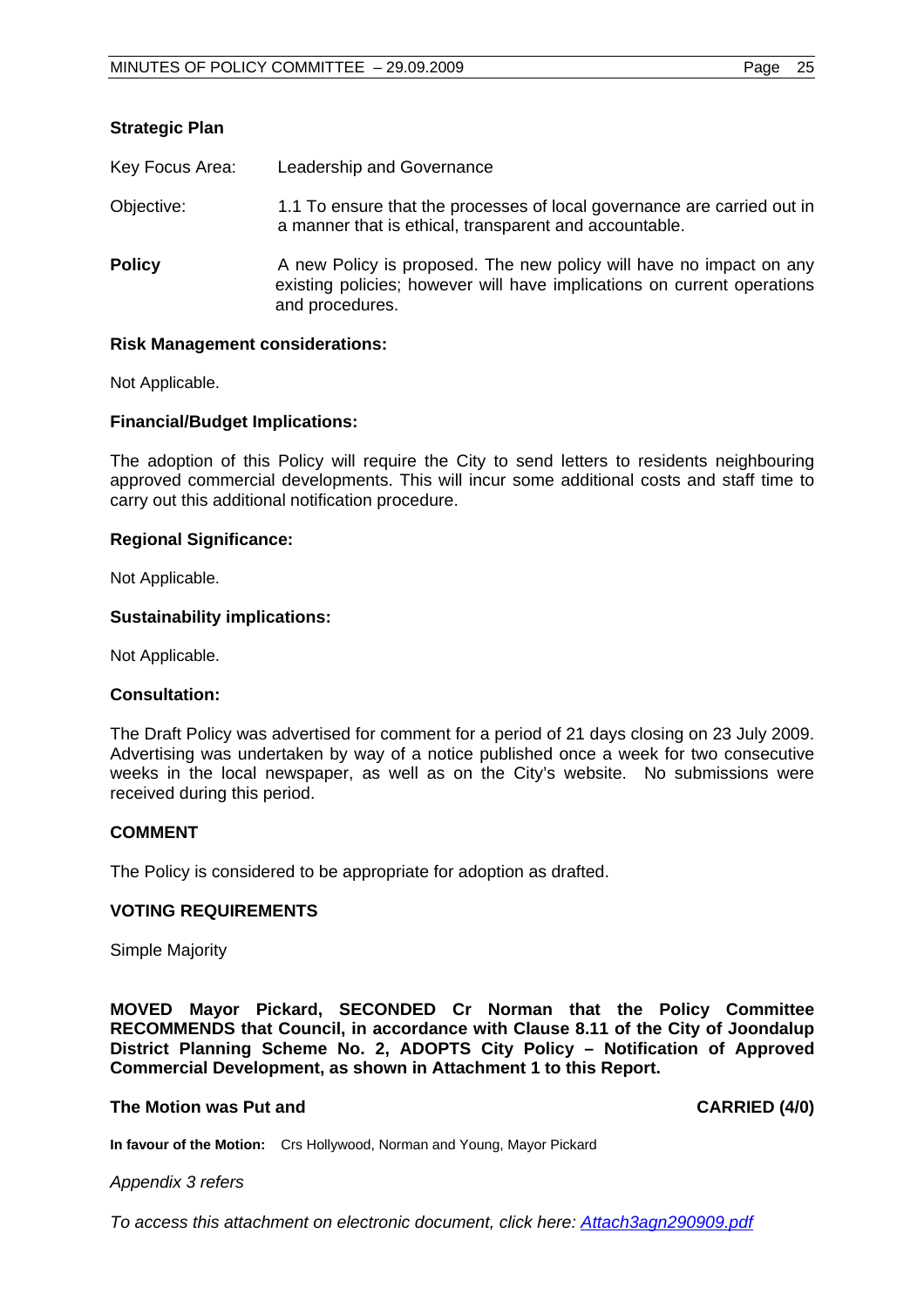<span id="page-25-0"></span>*Manager, Planning Approvals and Environmental Services left the Room at 1914 hrs.* 

*Chief Executive Officer entered the Room at 1915 hrs.* 

# **ITEM 5 POLICY 7-20 - HIRE OF COMMUNITY FACILITIES AND VENUES**

| <b>WARD:</b>                           | All                                |                                                                                                                               |
|----------------------------------------|------------------------------------|-------------------------------------------------------------------------------------------------------------------------------|
| <b>RESPONSIBLE</b><br><b>DIRECTOR:</b> | Mr Garry Hunt<br>Office of the CEO |                                                                                                                               |
| <b>FILE NUMBER:</b>                    | 29110                              |                                                                                                                               |
| <b>ATTACHMENTS:</b>                    |                                    | Attachment 1 Joondalup Little Athletics Club and<br>Beaumaris Little Athletics Club Request for<br>Reimbursement of Hire Fees |
|                                        |                                    | Attachment 2 Policy 7-20 - Hire of Community Facilities<br>and Venues                                                         |
|                                        |                                    | <b>Attachment 3 Alternative Discount Rates</b>                                                                                |

# **PURPOSE**

For the Policy Committee to consider whether City Policy 7-20 should be amended to facilitate the possible reimbursement of hire fees for non City-owned facilities.

#### **EXECUTIVE SUMMARY**

In March 2009, the City received a request from the Joondalup Little Athletics Centre (JLAC) and Beaumaris Little Athletics Club (BLAC) for reimbursement of hire fees the Clubs had incurred for use of facilities at Joondalup Arena. A report was subsequently prepared for Council, as agreeing to such a request would require an amendment to City Policy 7-20 Hire of Community Facilities and Venues (Item CJ148-07/09 refers). A copy of the report is shown as Attachment 1.

The Council recommended that the matter be referred to the Policy Committee for further consideration and possible review of City Policy 7-20.

This report considers the options available to subsidise community and sporting groups under Policy 7-20 when those groups are using facilities that are not owned by the City, specifically being the Arena Joondalup.

*It is recommended that the Policy Committee RECOMMENDS that Council:* 

- *1 DOES NOT SUPPORT any amendment to City Policy 7-20 to facilitate the reimbursement or discount of hire fees for sporting clubs and groups using Arena Joondalup;*
- *2 REQUESTS the CEO to notify the Joondalup Little Athletics Club and the Beaumaris Little Athletics Club that the City will not reimburse their hire fees at Arena Joondalup;*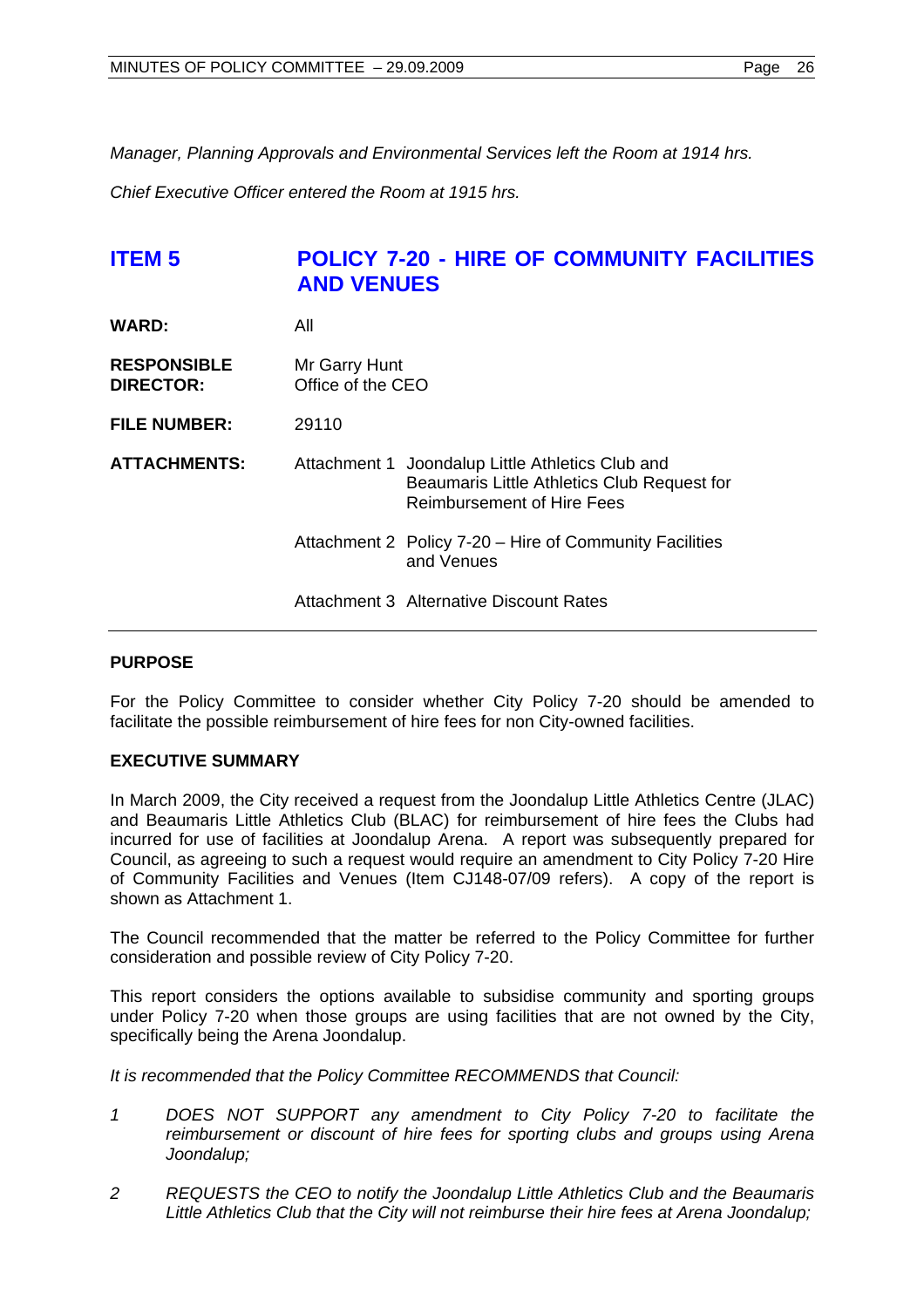*3 NOTES that the City will meet with Joondalup Little Athletics Club and Beaumaris Little Athletics Club to investigate opportunities for the use of City parks for training purposes.*

# **BACKGROUND**

The City provides support and assistance to over 155 community, sport and recreation groups through the provision, maintenance and renewal of facilities, funding and grants, and its Club Development program. As part of this support, Policy 7-20, which was revised in October 2007, also provides a method for determining reduced fees and charges for not-forprofit, incorporated clubs and groups using City facilities.

These groups include:

- $\bullet$
- Playgroups;
- Community childcare providers;
- Junior sporting and community groups;
- Service clubs and community groups;
- Seniors clubs and groups; and
- Public schools.

Under Policy 7-20, the clubs and groups are required to provide evidence that demonstrates 50% of their members reside within the City of Joondalup to receive the discounted fees.

Policy 7-20 does not provide for reduced fees or reimbursement of fees for non City-owned buildings, such as the Arena Joondalup.

# **DETAILS**

In March 2009, the City received a letter from JLAC and BLAC outlining a number of issues the Clubs were facing, and seeking assistance from the City for, amongst other things, reimbursement of hire fees for facilities used at Arena Joondalup.

In accordance with Policy 7-20, junior sporting clubs can apply for a 100% discount on the hire fees for City owned facilities if they meet the following eligibility criteria:

- Not-for-profit organisation;
- Incorporated; and
- Greater than 50% of members reside within the City of Joondalup.

The number of hours per week available at the discounted rate is determined by the number of members in the Club (refer attachment 2 to this report).

Both Clubs believe they should be eligible for the discount offered under City Policy 7-20 for junior sporting clubs.

In addition to the Joondalup Little Athletics Centre, there are a number of other junior teams/participants that regularly hire facilities at the Arena, as well as potentially eligible clubs and groups that book the Arena on a casual basis, as detailed below:

# **Regular Users**

- Arena Swim Club
- Joondalup Brothers Rugby Union Club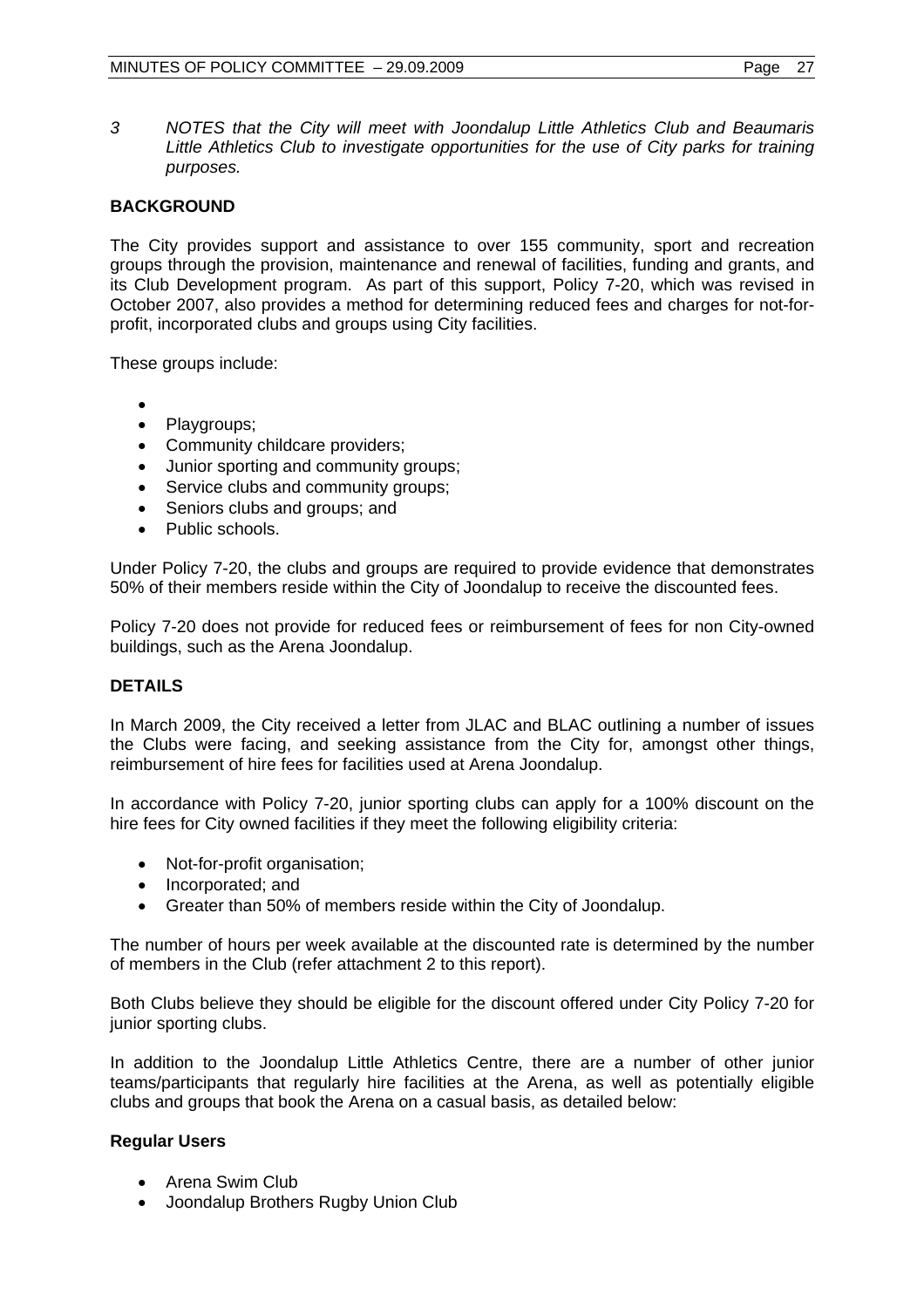- Joondalup Giants Rugby League Club
- Joondalup Netball Association

# **Casual Bookings**

- $\bullet$  Basketball junior membership
- Hockey junior membership
- Soccer junior membership
- Lifeball senior membership
- Badminton senior membership
- Seniors Dancing senior membership
- Seniors Arts and Crafts senior membership

There are also a number of other private or State owned and operated facilities located within the City, where sporting clubs and community groups pay hire fees for the facilities they use, including:

- Edith Cowan University
- Warwick Leisure Centre
- State Swim (Joondalup and Whitfords City) and
- Local High Schools

Craigie Leisure Centre also charges fees for the hire of its facilities.

# **Issues and options considered:**

In considering the request from JLAC and BLAC, an amendment to Policy 7-20 would be required, and the following issues and options have been considered:

# *Option 1: Maintain the Status Quo*

Under this option City Policy 7-20 would remain unchanged, with eligible clubs and groups that hire non-City facilities being charged hire fees.

In 2007/2008 the total value of the juniors teams hire fees at the Arena Joondalup was \$38,000. This does not include an estimated \$5,000 in casual hire fees from what would be eligible junior and senior sporting teams or groups. The Arena Joondalup charges junior sporting teams a discounted community hire rate. Hourly hire fees and charges are reviewed by the Arena Joondalup on an annual basis with some of these fees increasing by up to 10% in 2008/2009.

| <b>Option 1</b>                                                                          |                                                                                                                                 |
|------------------------------------------------------------------------------------------|---------------------------------------------------------------------------------------------------------------------------------|
| Advantages                                                                               | <b>Disadvantages</b>                                                                                                            |
| City Policy 7.20 has proven to be an effective<br>approach to community clubs and groups | Discount does not apply to clubs eligible<br>under Policy 7-20 (ie juniors, seniors) using<br>private or State owned facilities |
| City is not exposed to increased costs.                                                  | Groups using non City owned facilities would<br>need to pay applicable fees                                                     |
| Does not create a new condition to Policy 7-                                             |                                                                                                                                 |
| 20 for specific groups to access.                                                        |                                                                                                                                 |
| The City's budgeted level of subsidy will not                                            |                                                                                                                                 |
| increase.                                                                                |                                                                                                                                 |
| Does not create an expectation that other                                                |                                                                                                                                 |
| clubs using non COJ facilities can seek a                                                |                                                                                                                                 |
| reimbursement of their hire fees.                                                        |                                                                                                                                 |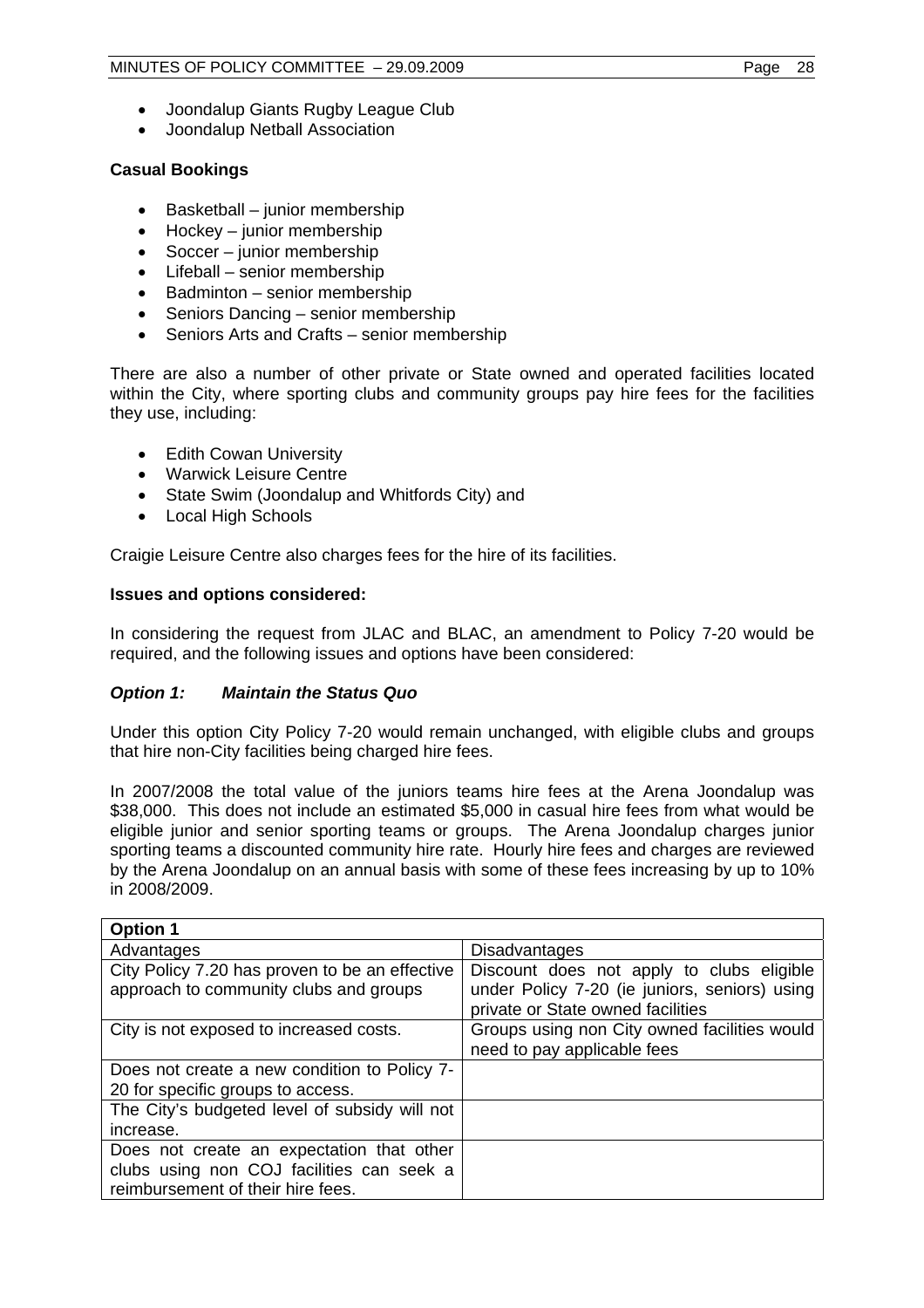# **Option 2: Amend City Policy 7-20 to allow 100% discount to be applied to the hire of facilities at Joondalup Arena.**

In this option the full reimbursement of hire fees at Arena Joondalup would provide the clubs and groups (eligible under Policy 7-20) with an increased level of financial assistance. This option is consistent with the current level of support provided to other clubs and groups hiring City owned facilities. This option would meet the current needs of JLAC and BLAC.

Under this scenario, the cost to the City is estimated at \$43,000 per annum, which would increase each year as a result of the annual fee increases.

| <b>Option 2</b>                                                                              |                                                                                                                                                                                              |
|----------------------------------------------------------------------------------------------|----------------------------------------------------------------------------------------------------------------------------------------------------------------------------------------------|
| Advantages                                                                                   | <b>Disadvantages</b>                                                                                                                                                                         |
| An increase in the financial support for all<br>eligible community groups and sporting clubs | Increased cost to the City<br>currently<br>estimated at \$43,000 pa.                                                                                                                         |
| Would meet the direct request of JLAC and<br><b>BLAC</b>                                     | City has no control over<br>the<br>cost<br>increases each year                                                                                                                               |
|                                                                                              | Increased number, length and frequency<br>of bookings, as clubs take advantage of<br>reduced fees                                                                                            |
|                                                                                              | Increased financial risk. Clubs using other<br>state government or privately owned<br>facilities may request similar application of<br>the subsidy, or transfer their activities to<br>Arena |

# **Option 3 Amend City Policy 7-20 to provide all eligible clubs and groups with an alternative discount rate for the hire of facilities at Arena Joondalup.**

Under this option, clubs and groups would be provided with an alternative discount rate as decided by Council. This option recognises the needs of groups and clubs by offering a level of support that will assist them financially.

The cost of extending the discount to all clubs and groups using Arena Joondalup is difficult to calculate. In this option, the annual cost to the City would be dependent on the discount option chosen. The cost implications for a range of discount options has been summarised in Attachment 3.

| Option 3                                                                        |                                                      |
|---------------------------------------------------------------------------------|------------------------------------------------------|
| Advantages                                                                      | <b>Disadvantages</b>                                 |
| An increase in the financial support for all                                    | Increased cost to the City                           |
| eligible community groups and sporting clubs                                    |                                                      |
| Would meet the direct request of JLAC and The City has no control over the cost |                                                      |
| <b>BLAC</b>                                                                     | increases each year                                  |
| Reduced financial impact on the City than                                       | Increased number, length and frequency               |
| Option 2                                                                        | of bookings, as clubs take advantage<br>reduced fees |

# **Legislation/Strategic Plan/Policy Implications**

**Legislation Not Applicable.** 

#### **Strategic Plan**

Key Focus Area: Not Applicable.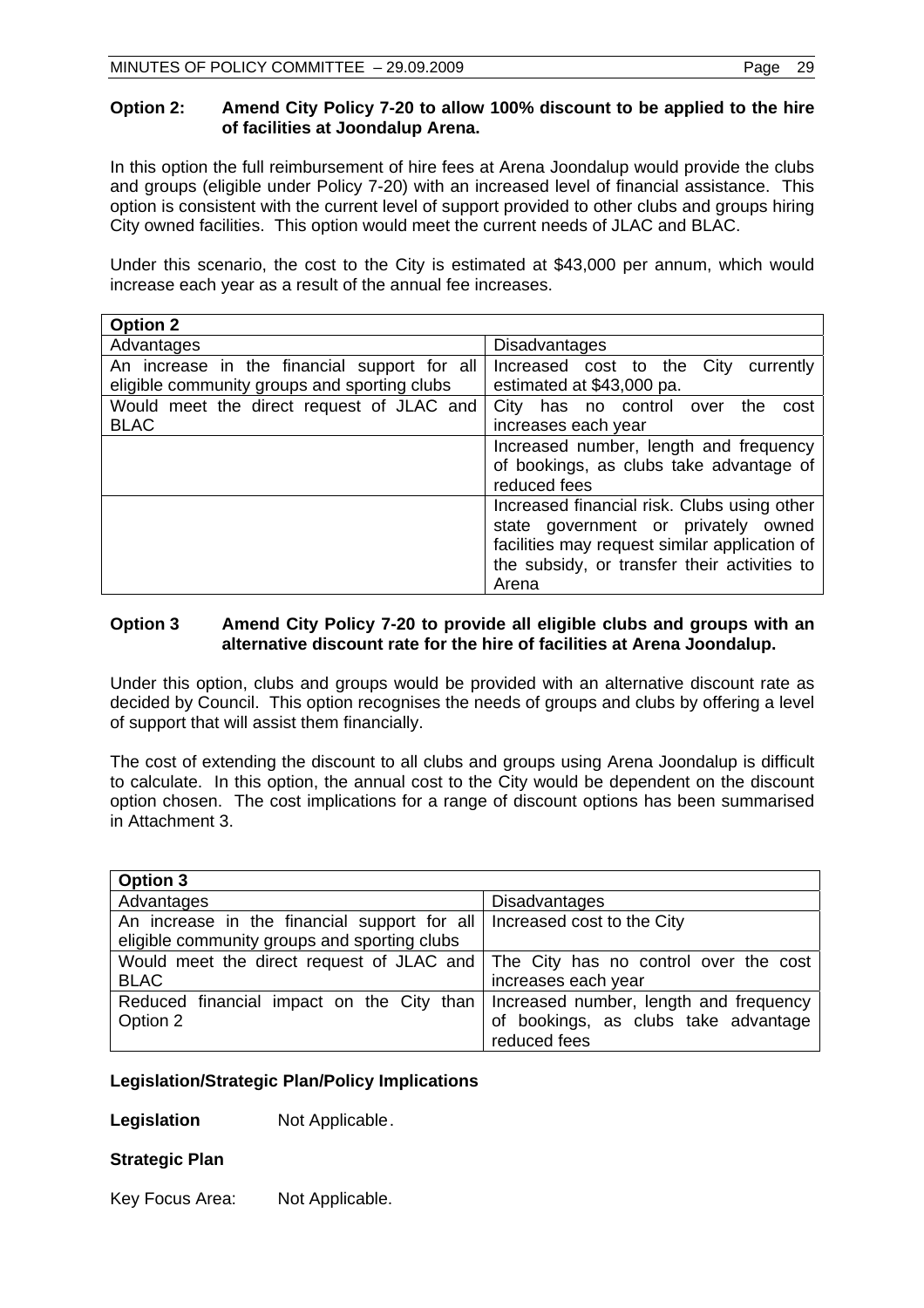Objective: Not Applicable.

**Policy** Should Options 2 or 3 be adopted, an amendment would be required to Policy 7-20 Hire of Community Facilities and Venues.

# **Risk Management considerations:**

Should Option 2 or 3 above be chosen as the preferred option for dealing with the JLAC and BLAC request, there could be an increased financial burden on the City through meeting the hire fees of Arena Joondalup for all eligible Clubs.

Additionally, other City of Joondalup clubs may choose to transfer their activities to Arena Joondalup, which could further increase the cost burden on the City.

# **Financial/Budget Implications:**

Based on the recommendation of maintaining the status quo, there are no budget implications.

# **Regional Significance:**

The conditions of Policy 7-20 have regional significance to all sporting clubs and groups within the City. By maintaining the status quo, as recommended in this report, the City's level of support to those clubs would remain unchanged.

# **Sustainability implications:**

Whilst this report recommends that the City does not amend its current policy 7-20, sporting clubs and groups who use Arena Joondalup are able to access a number of the City's funding programs as a means of subsidising their operations. This includes the Community Funding Program, Sports Development Funding Program and the Sporting Achievement Grants.

The City's long term support of the clubs using Arena Joondalup is also reflected in previous capital investments at the Arena for facility developments which to date has totalled over \$6.8 million. Most recently, the City committed \$710,000 towards the construction of a community sporting facility, specifically for the Arena Community Sporting Recreation Association, of which Joondalup Little Athletics is a member. The proposed kiosk in the new facility will also offer the JLAC a new revenue source once constructed.

# **COMMENT**

The City's Policy 7-20 provides a fair and equitable method for determining fees and charges for the hire of community facilities and venues by community, sporting and recreation groups.

The adoption of Options 2 or 3 identified in this report would require an amendment to City Policy 7-20, and would significantly increase the financial support the City provides to junior sporting teams in the City. Under these options, the City would be required to pay market fees for the junior clubs using Arena Joondalup facilities. These costs are likely to increase over time due to annual (unknown) fee increases by Arena Joondalup and the potential for other clubs to seek similar reimbursement.

Supporting the JLAC and BLAC request for reimbursement of fees for the use of Arena Joondalup sets a precedent for other sporting clubs to request financial assistance for payment of facility hire fees at privately owned facilities. The risk to the City is significant, as the total cost of this scenario is unknown. Only the JLAC and BLAC have approached the City seeking reimbursement of fees, whilst the two other representative clubs of JLAC,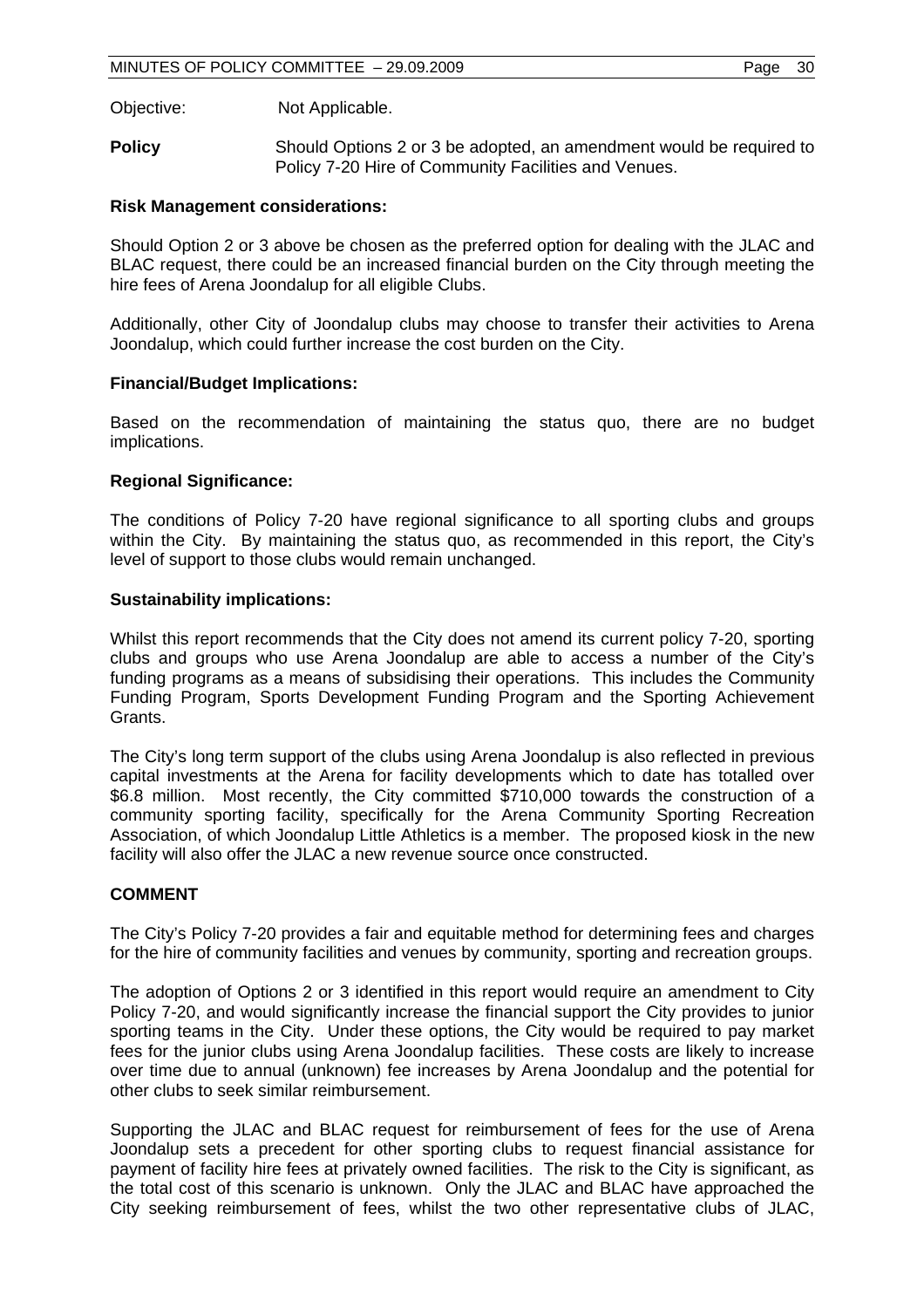namely the Connolly Little Athletics Club (CLAC) and the Kinross Little Athletics Club (KLAC) have not made claim nor approached the City regarding this issue. This may indicate that two of the four Little Athletics Clubs are managing to meet the cost of hire fees as part of their operations.

Similar to other clubs who operate at Arena Joondalup, the JLAC and BLAC are able to impose membership fees that cover the hire fees for use of the facilities. Arena Joondalup also provides all ACSRA member clubs with a discounted community hire rate aimed to assist in providing affordable facilities to regular users.

It is considered that given the above, the other funding opportunities available through the City to JLAC and BLAC, and the City agreeing to meet with the Clubs to discuss alternative venues for some of their training activities, the City has carefully considered the request from the Clubs. At the same time the City has maintained an approach that is fair and equitable to all sporting clubs in the City. It is therefore recommended that the current conditions of City Policy 7-20 should be maintained.

# **VOTING REQUIREMENTS**

Simple Majority

**OFFICER'S RECOMMENDATION:** That the Policy Committee RECOMMENDS that Council:

- 1 DOES NOT SUPPORT any amendment to City Policy 7-20 to facilitate the reimbursement or discount of hire fees for sporting clubs and groups using Arena Joondalup;
- 2 REQUESTS the CEO to notify the Joondalup Little Athletics Club and the Beaumaris Little Athletics Club that the City will not reimburse their hire fees at Arena Joondalup;
- 3 NOTES that the City will meet with Joondalup Little Athletics Club and Beaumaris Little Athletics Club to investigate opportunities for the use of City parks for training purposes.

*Director, Governance and Strategy left the Room at 1925 hrs and returned at 1927 hrs.* 

**MOVED Mayor Pickard, SECONDED Cr Young the Policy Committee RECOMMENDS that Council AMENDS City Policy 7.2 – Hire of Community Facilities and Venues to facilitate the discount of hire fees for:** 

- **1 the Arena Community Sport and Recreation Association (ACSRA) sporting clubs at the Arena Joondalup;**
- **2 sporting clubs and groups with less than 50% of their membership being residents of the City of Joondalup to receive a discount for junior sports equivalent to their membership levels of residence within the City of Joondalup.**

#### **The Motion was Put and CARRIED (4/0) CARRIED (4/0)**

**In favour of the Motion:** Crs Hollywood, Norman and Young, Mayor Pickard

*Appendix 5 refers* 

*To access this attachment on electronic document, click here:<Attach5agn290909.pdf>*